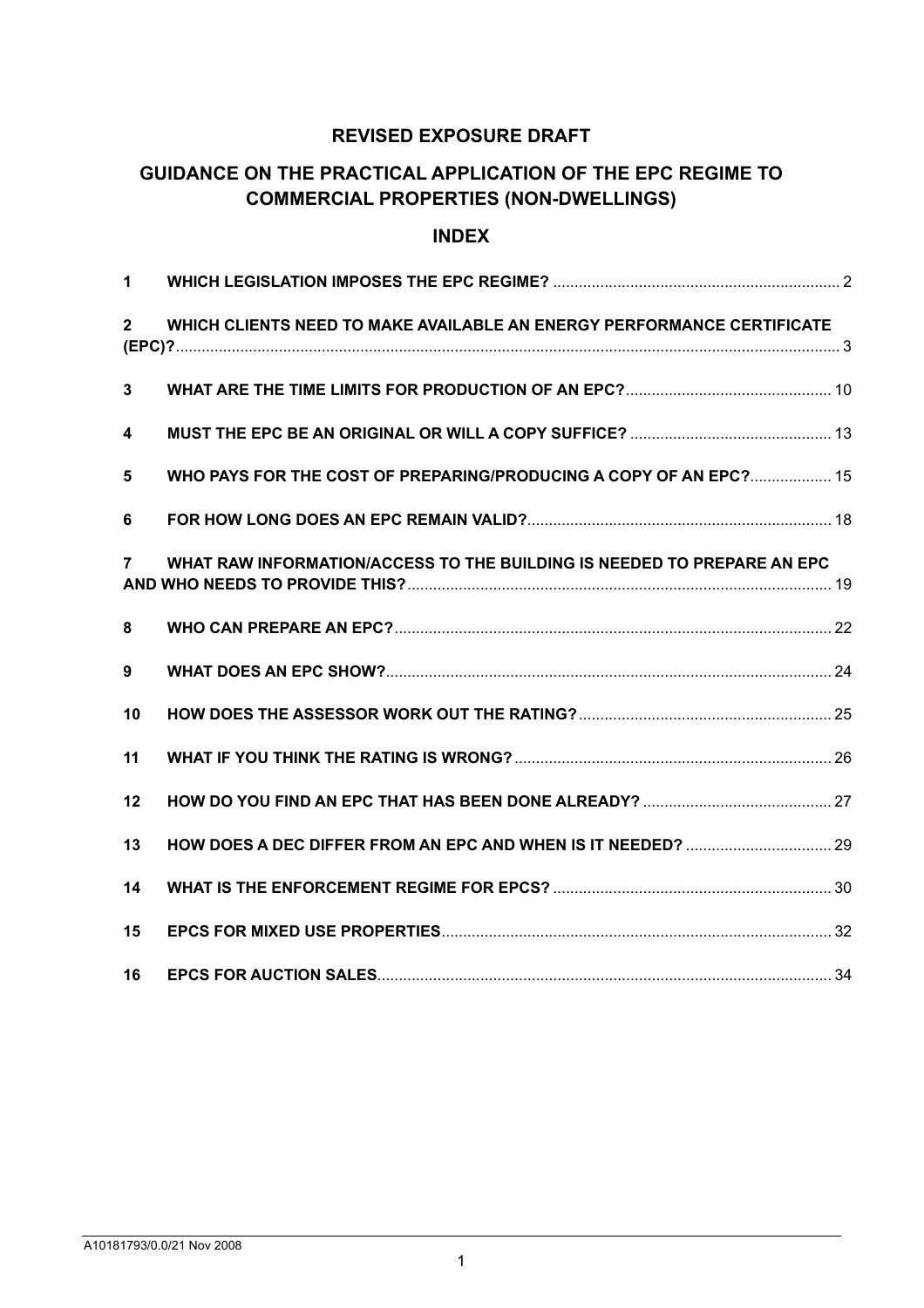## **1 WHICH LEGISLATION IMPOSES THE EPC REGIME?**

 There are several SIs which make up the relevant rules and which implement the European Directive 2002/91/EC (**"the Directive"**):

Energy Performance of Buildings (Certificates and Inspections) (England and Wales) Regulations 2007 (SI 2007/991) as amended by Amendment Regulations 1 & 2 (SI 2007 Nos 1669 & 3302) and partly amended by the Energy Performance of Buildings (Certificates and Inspections) (England and Wales) (Amendment No 2) Regulations 2008 (SI 2008 No 2363) (together in this note called "**the Regs**").

The Building Regs 2000 (SI 2000 No 2531) and the Building (Approved Inspectors etc.) Regulations 2000 (SI 2000 No 2532) as amended by Schedule 2 to the Regs, by the Building and Approved Inspectors (Amendment) Regulations 2006 (SI 2006 No 652) and by the Energy Performance of Buildings (Certificates and Inspections) (England and Wales) (Amendment No 2) Regulations 2008 (SI 2008 No 2363) (in this note called "**the Building Regs"**).

These are supplemented by Guidance (first issued in Jan 2008 and reissued in July 2008) from the Department for Communities and Local Government (in this note called **"the Guidance"**) entitled "Improving the energy efficiency of our buildings".This is, as it states, only guidance, as are any comments from DCLOG that are set out in this document, having been made at various meetings.

Transitional arrangements were introduced by the Energy Performance of Buildings (Certificates and Inspections) (England and Wales) (Amendment) Regulations 2008 (SI 2008 No 647). These were also amended by the Energy Performance of Buildings (Certificates and Inspections) (England and Wales) (Amendment No 2) Regulations 2008 (SI 2008 No 2363).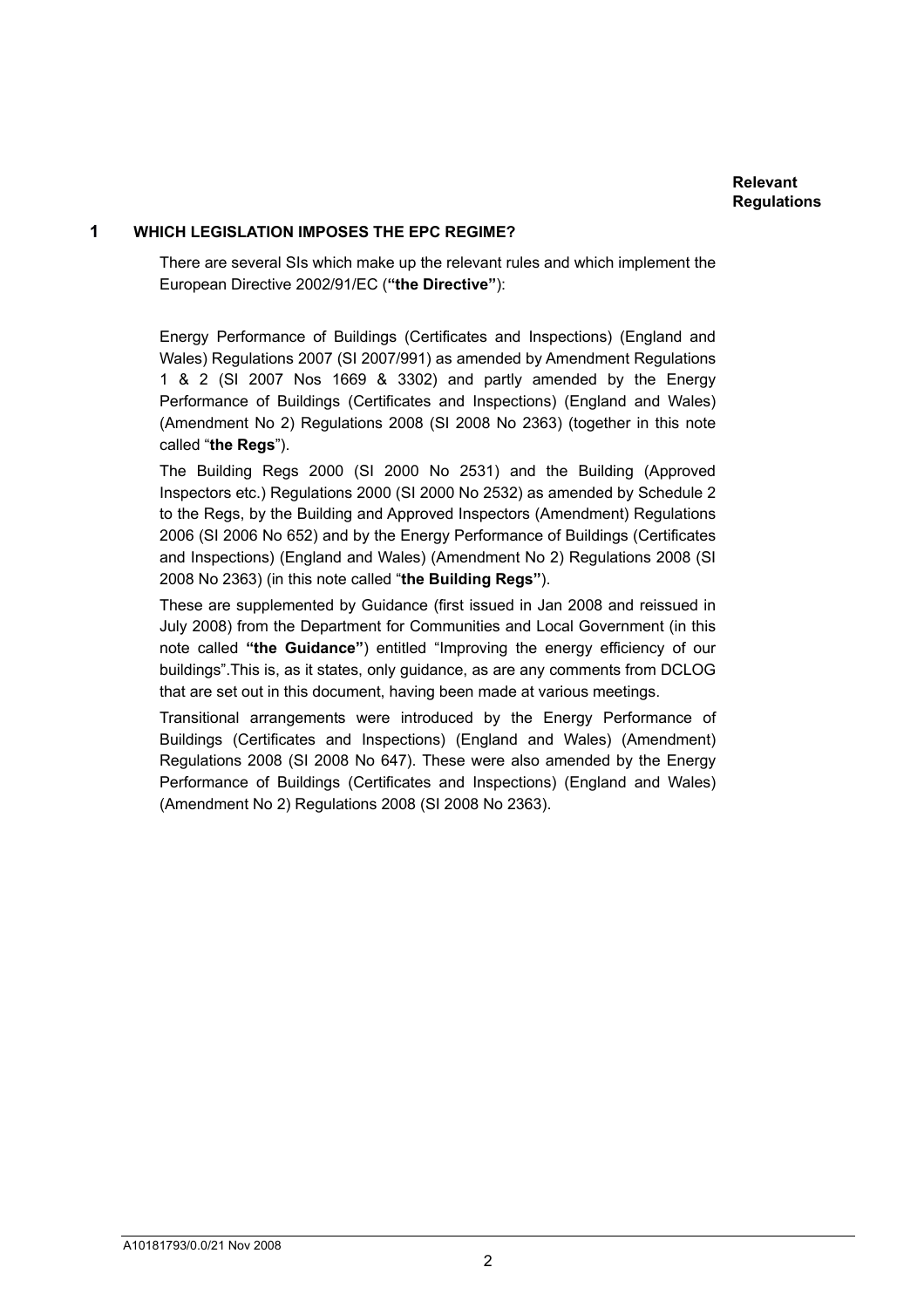3

*Relevant* Relevant *Relevant Relevant* **Regulations** 

#### **2 WHICH CLIENTS NEED TO MAKE AVAILABLE AN ENERGY PERFORMANCE CERTIFICATE (EPC)?** 2.1 **On sale or letting**  It is **compulsory** for those who are selling a freehold interest, assigning an existing lease or granting a new lease out of their interest in premises that: Reg 5 2.1.1 Qualify as a "building" (as defined in the Regs) (see 2.5) 2.1.2 Exceed the relevant size threshold at the time of the sale/grant (see 2.6) SI 2007 3302 Para 2 (for application of the size thresholds) 2.1.3 Are not an exempt building (see 2.7) Change 1.1.3 Regs 4(1) and 7 (for exempt or excluded buildings) 2.1.4 Are not an exempt sale/new lease (see 2.8 and 2.9) 2.2 **On construction of a new building**  It is also **compulsory** for a client who has constructed a building that exceeds the relevant size threshold at the time of completion of physical construction and is not an exempt building. If this EPC is not provided, Building Control will not be able to issue the completion certificate. 17E(1)(a) Building Regs SI 2007 3302 Para 2 (for application of the size thresholds) 9(5) Building Regs (for the exempt buildings) 2.3 **On modification of an existing building**  It is also **compulsory** for a client who has modified a building in such a way that both the following tests are satisfied: - it has more or fewer parts that are designed to be used separately than it had before the modification (e.g. splits the demise in two or combines two units into one) In theory this could include erecting modular/cellular offices within an open plan office floor if this resulted in separate occupations. However, if the work did not require Building Regulations Consent, it will de facto escape the need for an EPC. **and** - includes the provision (whether for the first time or by way of replacement) or extension of any existing fixed services for heating, hot water, air conditioning or mechanical ventilation. If the modification results in only one of these limbs being satisfied, then the requirement for an EPC is not triggered. The requirement for an EPC based on modification applies only where the building exceeds the relevant size threshold at the time of completion of 17E(1)(b) Building Regs SI 2007 3302 Para 2 (for application of the size thresholds) 9(5) Building Regs (for the exempt buildings)

## 2.4 **Where preparing for future sale or letting**

modification and is not an exempt building.

# A10181793/0.0/21 Nov 2008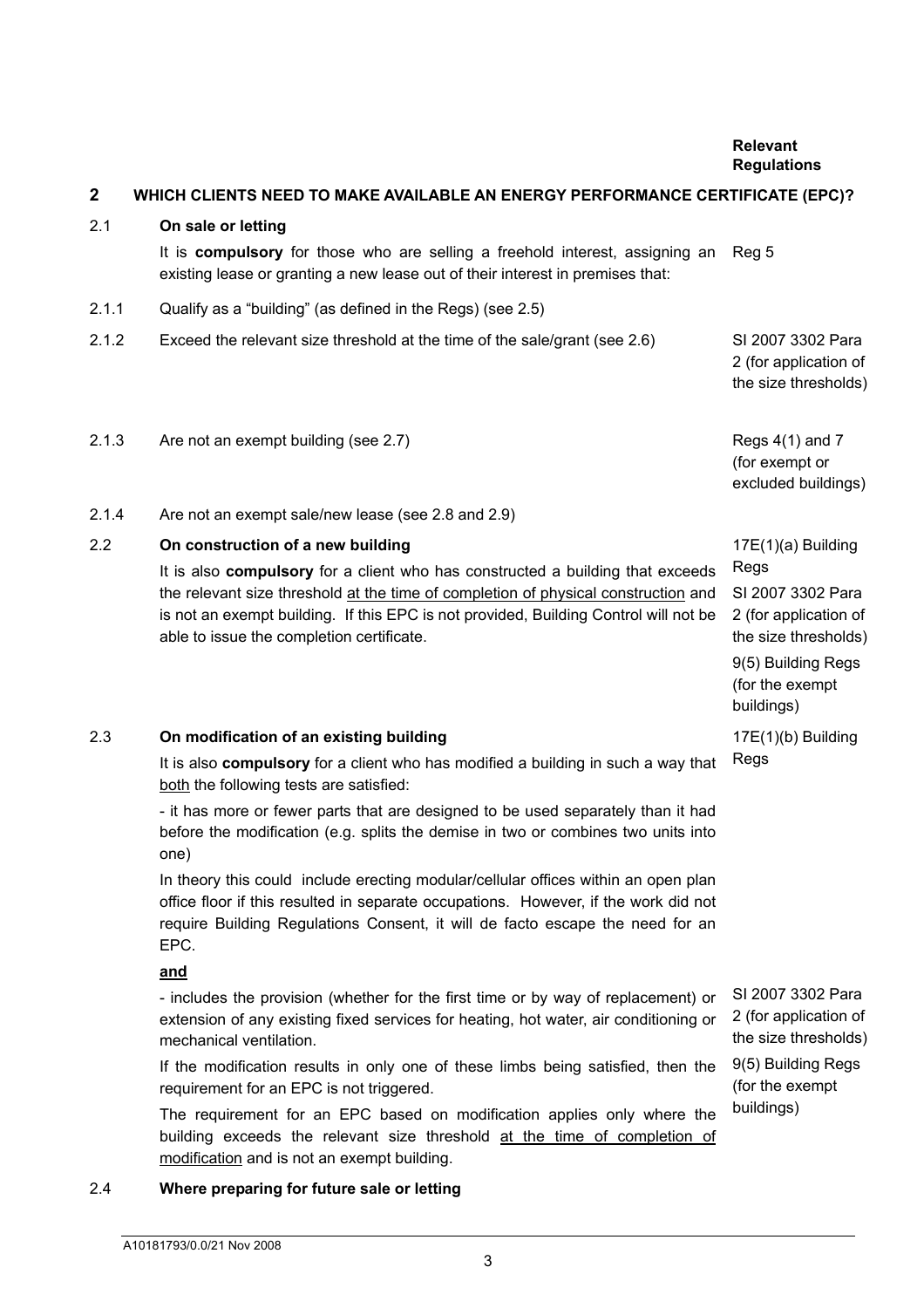It may be **advisable** for those clients who anticipate selling their interest or granting a new lease out of it in the future, if they are anxious to avoid potential delays to that deal when it goes live (e.g. if EPC cannot be done in a hurry either due to inability to find an assessor, or problems of gaining access/information on which to base the EPC). Whilst being well prepared is commendable, there are some drawbacks to doing an EPC in advance of the statutory trigger point:

- 2.4.1 others (e.g. tenants in the building) have no duty under the Regs to cooperate Reg 50(1) and 50 with the landlord in order to help him gain access/information needed to complete the EPC (or to do so on the most beneficial basis). If the statutory trigger point has not yet arisen, the landlord is not yet a person "under a duty to make available an EPC" and those with an interest in or occupation of the building need not cooperate with the landlord.
- 2.4.2 the landlord may find it more difficult to justify the cost of producing the EPC as something that can be included in the service charge expenditure, if he has to rely for so doing on a clause that permits the recovery of costs of *statutory compliance* (because at this early point there is no statutory duty to provide an EPC).

# 2.5 **What is a building**:

To satisfy the definitions it must be a construction

- with a roof AND

- with walls *It is not clear whether the walls must enclose all sides of the building, or whether it would also catch a building that had walls on most sides, but for part of one wall had columns with gaps in-between, not closed off by doors. The first version of the Guidance suggested that a car park with open sides and lighting would NOT qualify as a building, but this example has been omitted from the second version of the Guidance* AND

- for which energy is used to condition the indoor climate (this means heating, ventilation or air conditioning but NOT provision of hot water/lighting (even though, in practice, these can have a significant effect on energy efficiency))

*Page 28/9 of the Guidance deals with shell and core buildings. It recognises that, at the point of sale/letting, the building may not have services installed. However, where it is expected that the building will be fitted out, and services installed (ie an "expectation" that energy will be used to condition the indoor climate) an EPC should be provided. The Guidance goes on to explain that the EPC should be based on the most energy intensive fit out allowed under Part L of the Building Regs.* 

*It has been argued that this Guidance is not in strict conformity with Reg 9(3) of the Building Regs, (which applies the energy efficiency requirements of the Building Regs (including Reg 17E being the provision of EPC certificates) to "buildings" within the definition of Reg 9(4). This requires the building to "use energy to condition the indoor climate". Arguably a shell and core building with no services does not use any energy to condition the indoor climate. The Building Regs do not refer to an "expectation that the building will use energy to condition the indoor climate". We think that this argument will not be regarded as meritorious by any enforcement agency, so the safest advice at present is to* 

(2) (b)

Reg 2(1)

#### *Relevant* Relevant *Relevant Relevant* **Regulations**

4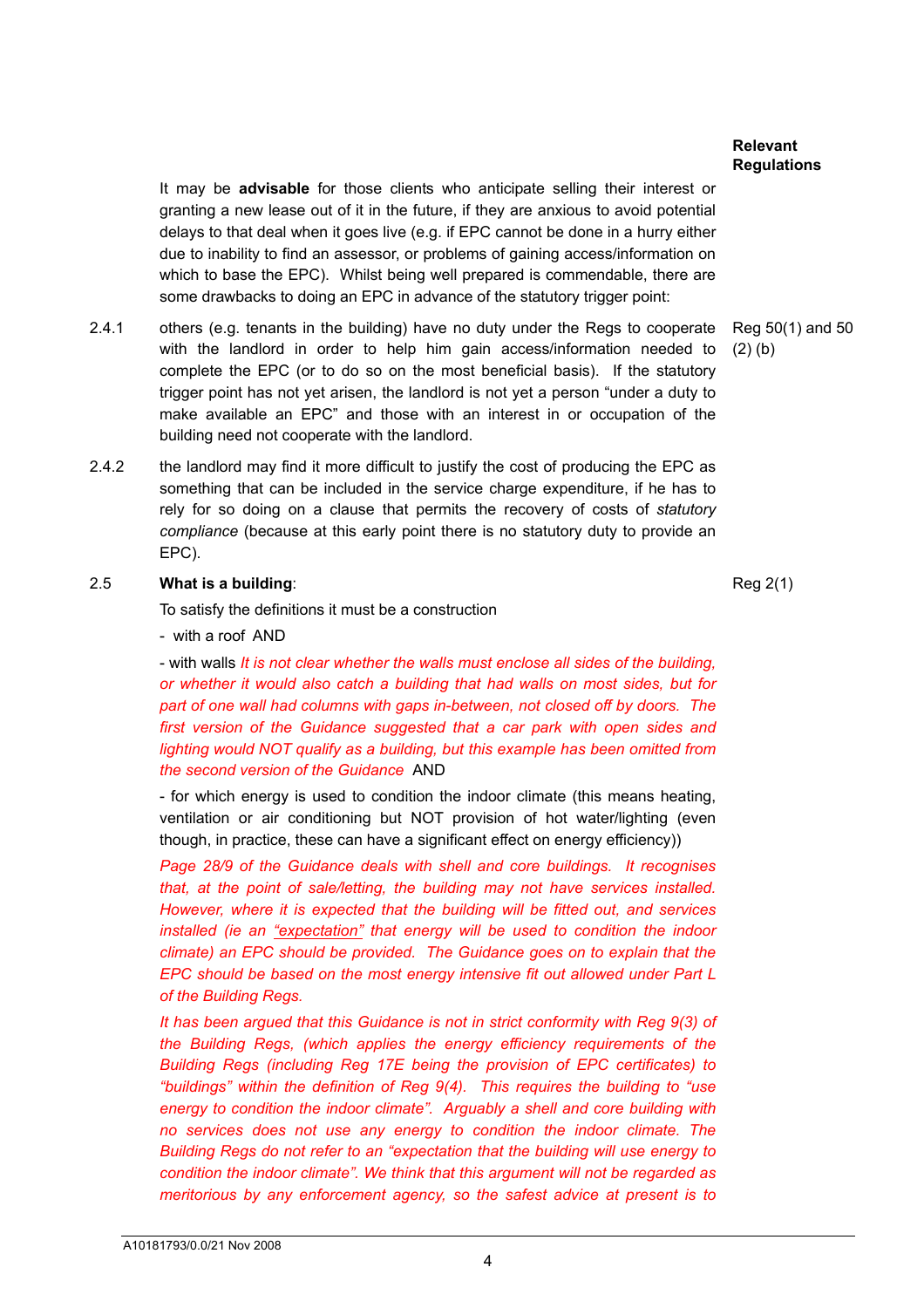*meritorious by any enforcement agency, so the safest advice at present is to assume that the contractor building a shell and core building must supply an EPC when construction is finished, even if there are no services yet in the building.* 

The definition of "building" includes any part of a building which has been designed or altered to be used separately (from the rest of that building). The guidance suggests looking at factors such as separate access and/or separate provision of heating/ventilation services (or at least the ability to separately control the delivery of heat/ventilation from common services). It states that shared use of kitchen or bathroom facilities would not stop it being a separate part of a building for EPC purposes. This is why the grant/assignment of a lease of an individual shop unit in a shopping centre or an individual floor of an office will generally trigger the requirement for the provision of an EPC. For more Guidance Pg 7 information on EPCs of whole and part buildings see 2.11.

2.6 **What are the size thresholds and their dates of application**:  $6<sup>th</sup>$  April 2008: all non-dwellings with "total useful floor area" of over 10,000m2 (roughly 100,000 sq ft) 1<sup>st</sup> July 2008: all non-dwellings with "total useful floor area" of over 2,500m2 SI 2007 3302 Para 2 introduces staggered commencement

1<sup>st</sup> October 2008: all other non-dwellings

There is no definition of "non-dwelling" in the Regs. The Guidance (glossary) interprets it as a building which is NOT a dwelling. In the Regs a dwelling is defined as a "building or part of a building occupied or intended to be occupied as a separate dwelling" and the Guidance (glossary) expands this as meaning a self-contained unit designed to provide living accommodation for a single household (without sharing kitchen or bathroom facilities). **Guidance** (glossary) Reg 2(1)

"Total useful floor area" is the gross internal floor area of all enclosed spaces in the building (in common RICS parlance). This may present some difficulties for property owners/tenants who tend to record the net internal floor area of premises (e.g. for rent review purposes).

**Guidance** (glossary) and also (according to Reg 9(6)(b) Building Regs) defined in

the Directive

In order to work out which size threshold to apply follow these rules:

2.6.1 For a sale/new lease: the safest approach is to look at the date on which the **last** of the following list of events occurs for that transaction. Whichever period that falls in (i.e. pre  $6<sup>th</sup>$  April 2008; between  $6<sup>th</sup>$  April 2008 and 30th June 2008; between  $1^{st}$  July 2008 and  $30^{th}$  September 2008 and on or after  $1^{st}$  October 2008) governs the size of commercial building that is caught by the EPC regime:

- sending out any written information about the building

Reg 5(2)

- allowing the buyer/tenant to first view the building

dates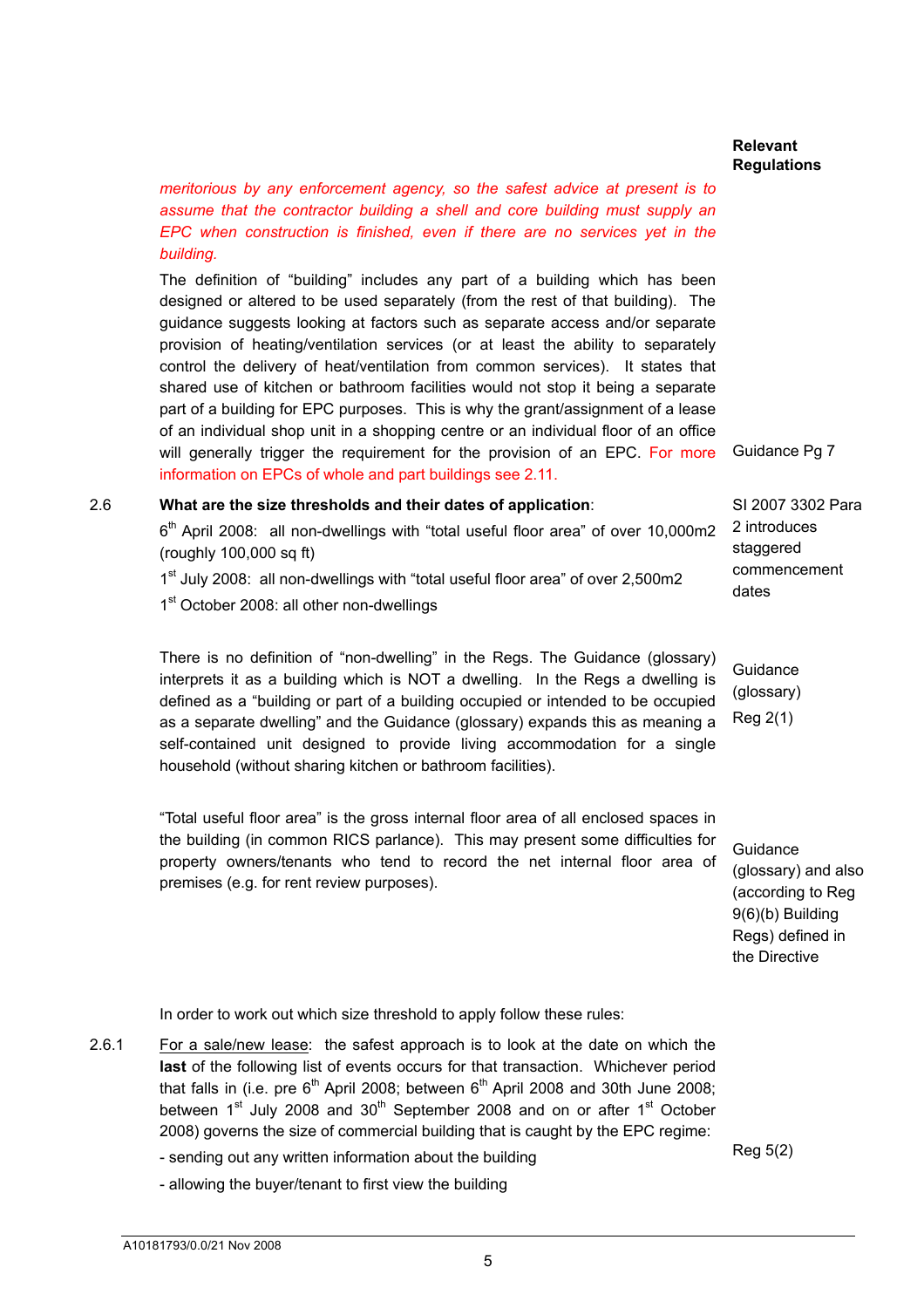- exchange of contracts for the sale/agreement for lease

- (where there is no prior contract for sale/agreement for lease) on completion of the transfer/assignment/new lease itself (on grounds that it amounts to the Reg 5(5) contract for the sale/agreement for lease)

*It is not clear how to apply this to a transaction that starts before one trigger date*  and hits other milestones after that trigger date and before the next. Both the *Regs and the Guidance are silent. For example, a seller is selling a building with a total useful floor area over 50 sq m and under 2500 sq m. The seller supplies written information about the building on 1st August 2008 (no obligation for EPC triggered), the buyer views the building on 20th August 2008 (still no EPC obligation triggered), and the parties exchange contracts on 13<sup>th</sup> October 2008 (when the building would, prima facie, fall within the size threshold to trigger an EPC). It is not clear whether the seller* 

*● should supply an EPC as soon as 1st October 2008 arrives, on the basis that Reg 5(2)(a) requires its production at the earliest possible opportunity OR* 

*● should supply an EPC before 13th October 2008 at the latest.* 

*What is clear from the Guidance (pg 36/37) is that it is not legitimate to argue that no EPC is required because provision of information and viewing took place in a period when they triggered no EPC* 

2.6.2 For construction of a new building/modification of an existing building: look at the Reg 4(2) date the works were completed (not when they were started) and see which period (as set out in 2.6) it falls into.

 There are transitional arrangements for buildings which are "on the market" before the relevant threshold date for that size of building. These transitional arrangements will affect the point at which the EPC needs to be commissioned and/or supplied to the buyer/tenant. See 3.2 for further details.

#### 2.7 **What buildings are exempt?**

2.7.1 Places of worship

A10181793/0.0/21 Nov 2008

- 2.7.2 Temporary buildings with planned time of use of less than 2 years
- 2.7.3 "Standalone" buildings with total useful floor area of less than 50m2 (unless they are a dwelling – these are covered no matter how small).

There is no definition of "standalone" in the Regs. It comes straight from the Directive. The Guidance now defines it (in the glossary) as meaning a building which is entirely detached. It does not mean (as was initially contended) simply that it should be "self contained" as to services.

Thus all small units will be caught post  $1<sup>st</sup>$  October 2008 unless they are structurally independent from the surrounding units/building. Very small units in shopping centres or parades of shops will still need an EPC, whilst kiosks standing alone in the middle of a mall or railway concourse do not.

2.7.4 Industrial sites, workshops and non-residential agricultural buildings with a **low energy demand.** In the guidance there are examples of "low energy demand" buildings. This is not the same as de facto low energy use. For industrial sites

9(5) Building Regs Reg 4(1)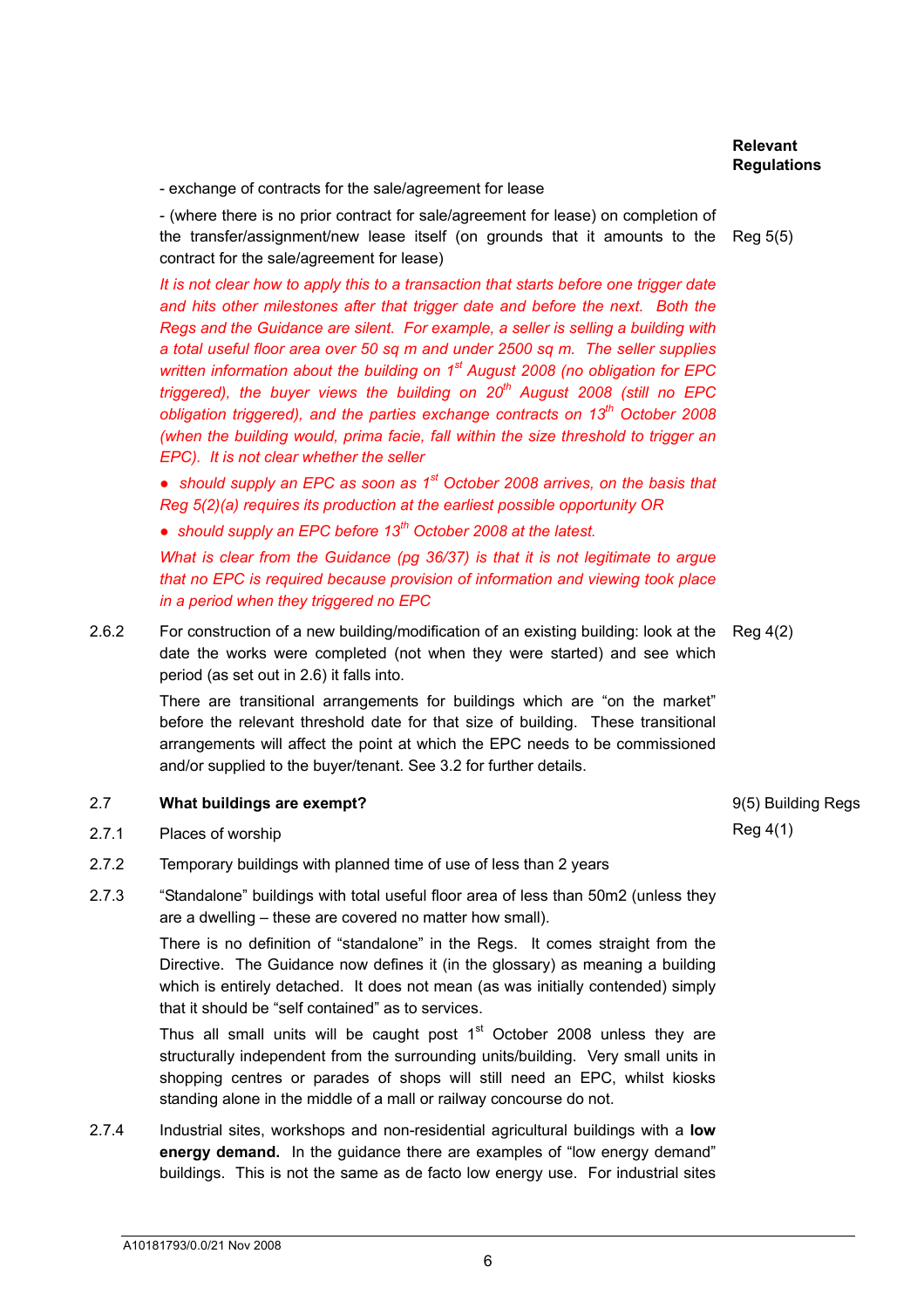and workshops it means buildings whose purpose is to accommodate industrial activities (e.g. foundries, chemical processing plants, packaging plants, heavy engineering, storage depots, warehouses) and in which there is no air conditioning (except local air conditioning appliances for the benefit of staff who may be at workstations dotted through the industrial process).

2.7.5 In addition, on sale or letting of buildings that are due to be demolished there will Reg 7 be no obligation to provide an EPC as long as the seller/new landlord can demonstrate ALL of the following tests are satisfied:

- (i) Building is being sold/let with vacant possession (buildings with short term contracted out tenancies will not satisfy this)
- (ii) Building is suitable for demolition and resulting site is suitable for redevelopment
- (iii) They believe, on reasonable grounds, that the buyer/tenant intends to demolish the building

It may be difficult for a seller/new landlord to be able to obtain, from the buyer (unless it puts the buyer under contractual obligation to provide it) evidence of intent to demolish. There is no guidance as to what type of evidence will be sufficient to satisfy tests (i) and (ii) other than on pg 35 of the Guidance, which simply refers to the evidence from the fact that planning permission has been applied for or obtained. It is NOT essential for planning permission to have been obtained in order to satisfy the tests.

## 2.8 **What transactions are exempt**

- 2.8.1 Transactions that are not really sales to a new owner– CPOs, lease surrenders. Para 3.3 Guidance It is thought that a sale and leaseback would not be exempt (even though the end result is that the property remains occupied by the same party) because the buyer is a third party.
- 2.8.2 Transactions that are not really new leases e.g. a lease renewal to same tenant, or a lease extension (e.g. a deed of variation extending the term (which is an implied surrender and regrant)). By extrapolation (though not in the Guidance) a surrender and regrant of a longer lease to the same tenant would be similarly exempt. **Directive**
- 2.8.3 Other "not for value" transactions dependent on circumstances. It is not at all Para 3.3 Guidance clear what this will encompass. *There is no definition of "not for value" and the concept is not mentioned in the Regulations (which simply speak of "sales" and "renting out" of buildings). DCLOG have indicated (at meeting on 11/3/08) that they believe this means any situation where effectively there is no change in the economic position. Thus it is not confined to absence of monetary consideration. Any kind of real economic value given would suffice to take the transaction outside the exemption. It could be argued (but there is no consensus of opinion on this) that an assignment of a lease in return for no monetary consideration (but in which the assignee merely gives a covenant to observe and perform the provisions of the lease and indemnify the assignor) would not be a transaction which changes the economic position and would thus be exempt.*

Contrast Reg 7(1) for dwellings, where all planning permissions have to be obtained with Reg 7(2) for nondwellings which does not).

Para 3.3 Guidance Recital 10 of the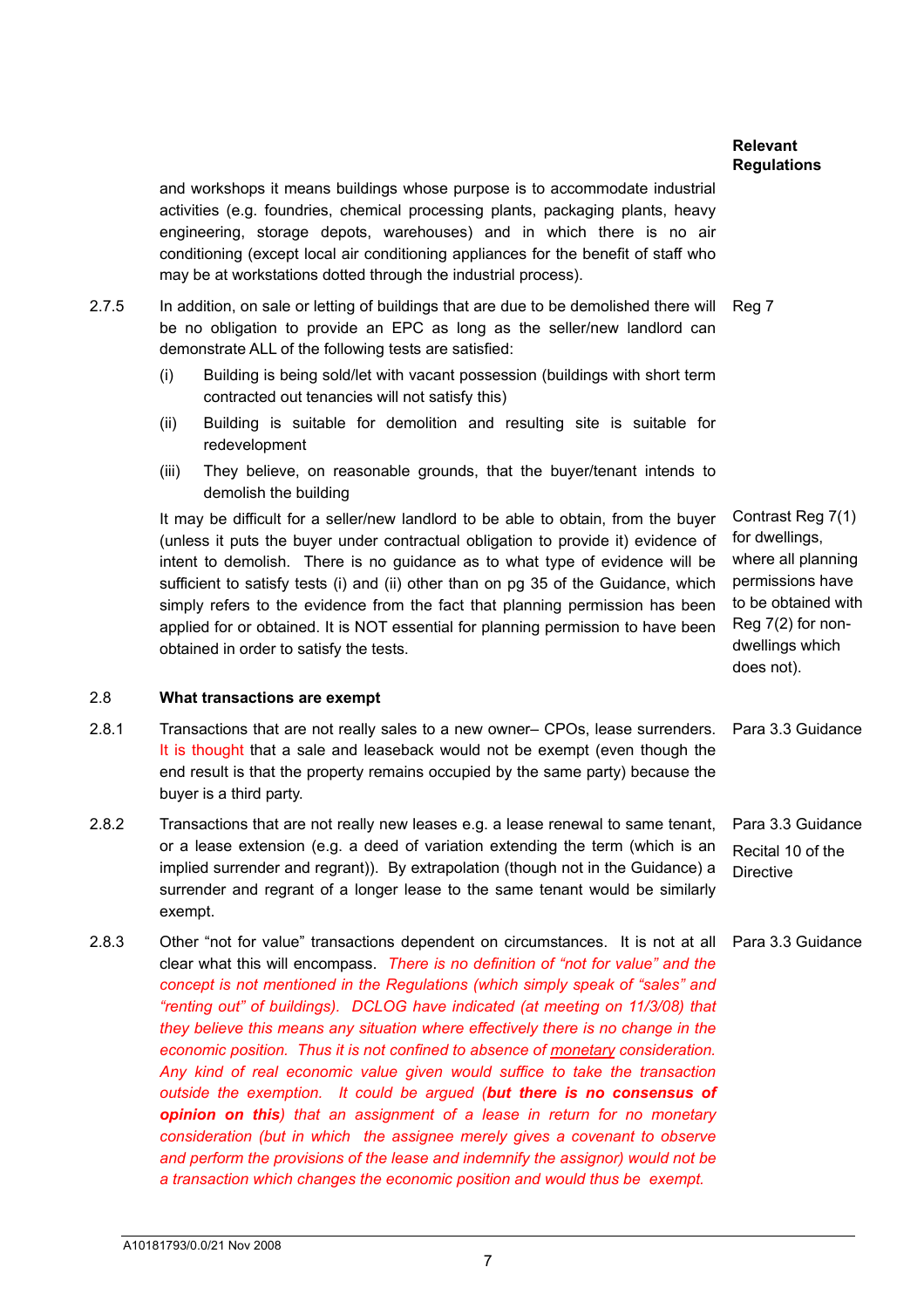- 2.8.4 Sales of shares in an SPV that owns the lease/freehold of the property (because there is no disposition of the property)
- 2.8.5 Grant of the right to occupy living accommodation at a workplace and tied to the job
- 2.8.6 Sale by one co-owner of their share in beneficial interest in the property to someone else (probably).
- 2.8.7 Grant of a licence (rather than a lease) because it is neither a sale nor a lease.
- 2.9 **Transactions which we believe are not exempt despite the circumstances being such that the participants in those transactions may not be concerned about receiving an EPC.**
- 2.9.1 Intra group transactions, including intragroup sales and leasebacks, (unless it is possible to argue that exemption 2.8.3 will apply because the value of the group as a whole does not change. *It is unclear from DCLOG whether such an argument would be upheld. Certainly it will be difficult to run if there is some sort of value given for the overall company transfer of assets (even though not specifically attributable to the property transfer).*
- 2.9.2 Disposals by liquidators/receivers (unless it is possible to argue that exemption 2.8.3 will apply because no value is given – *we cannot tell at present whether*  that exemption will be held to apply. It certainly will not if there is some sort of *consideration passing to the liquidator/receiver (other than, possibly, a covenant to observe the terms of the title/lease)*). In many cases the insolvent company seller may simply not produce an EPC (even though it should) because it knows there will be no company or assets to meet the fine, should Trading Standards Officers find out about and pursue the breach.
- 2.9.3 The grant of a reversionary lease to the existing tenant (i.e. granting a new lease for a term commencing on the expiry of the existing lease term). Whilst this has the same practical effect as a lease extension, the DCLOG view is that it is also the grant of a new lease, so will probably be caught. This is so even though it is being granted to an existing tenant who will not be interested in the EPC rating because it already knows about the building.
- 2.9.4 Short term lettings (as opposed to licences see 2.8.6) (e.g. charity shops at Christmas).
- 2.9.5 Buildings where (for security purposes) the current owner does not want to permit EPC accredited inspectors to have access to collect the information needed to produce the EPC rating (eg those with sensitive industrial processes, those handling money or cheques, or even those where the staff do not yet know about the anticipated disposal of the premises).

## 2.10 **Transactions where we do not know whether they trigger an EPC or not**

2.10.1 Entry into an option to buy or to take a lease of an existing building. There is no contract for the sale/letting until the option is exercised, but, if the prospective purchaser/tenant asks for information about the building or views the building prior to entry into the option contract, is that enough under Reg 5 to trigger the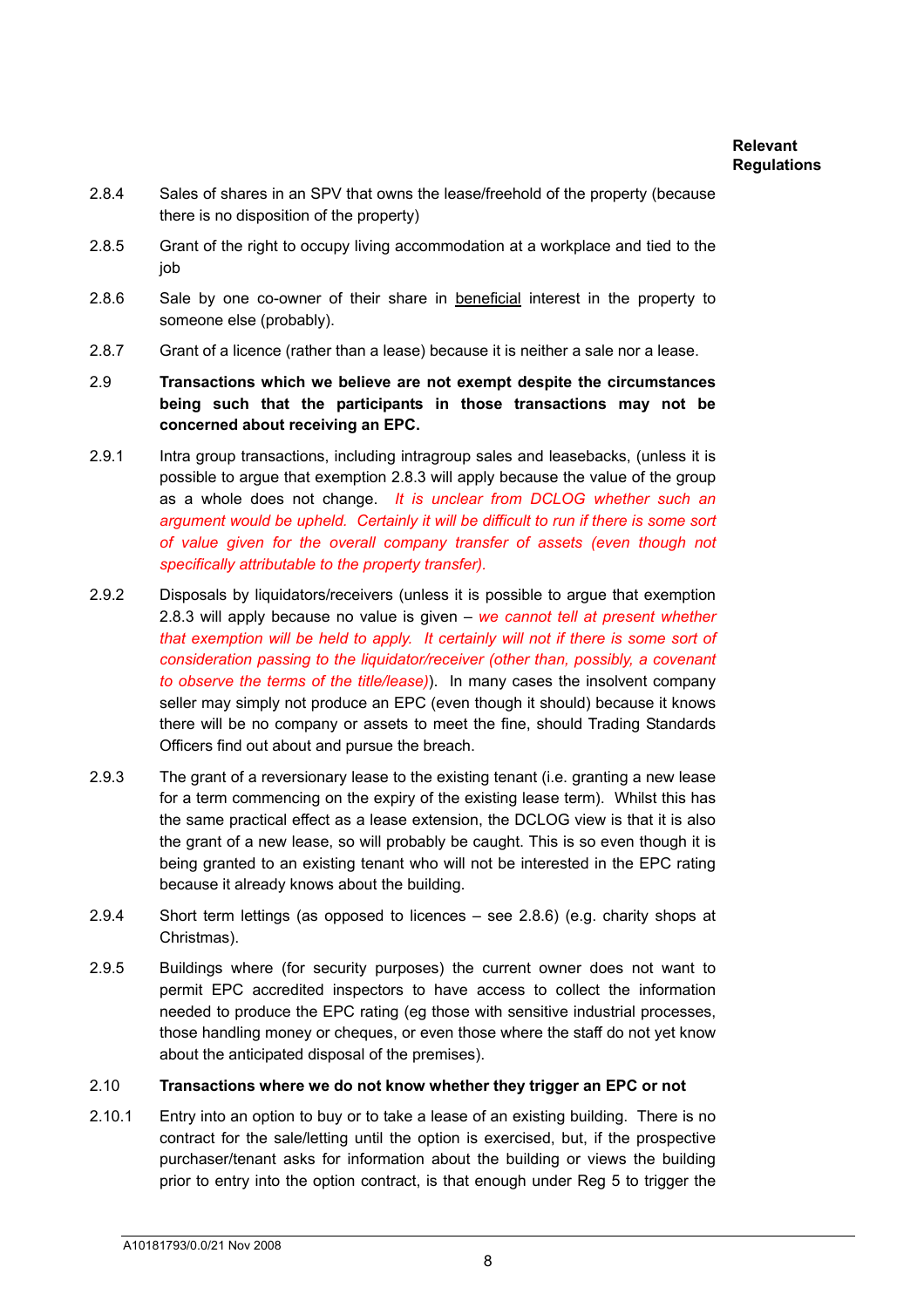duty to produce the EPC because that person could be said to be a "*prospective* buyer/tenant".

2.10.2 Entry into an agreement to take a new lease of a building that is to be constructed (i.e. a prelet). On the face of Reg 5(2), an EPC should be made available, at the latest, by the time of entry into the agreement for lease. However, at that point, there is no building for which to calculate an EPC and Reg 4(2) states that no EPC need be given or made available before construction of the building has been finished.

## 2.11 **Do you need an EPC for the whole building or only the part being sold/let?**

In general terms the EPC should be for the property (whether whole or separate part of the building) that is being sold/let.

Where it is the whole of a building being sold/let, then an EPC (or combination of EPCs) must be provided that covers the whole building. For example there may be one EPC for the whole building or a combination of one EPC per unit plus a separate EPC for the communal areas.

If the part of the building being sold/let is designed/altered for separate use then

- if the building has a common heating system serving that part and other parts, the EPC provided could be either the EPC for the whole building OR an EPC for that part only, but reflecting an apportioned part of the central plant efficiency

- if the building has no common heating system (ie the part is separately conditioned) then the EPC provided should be of the part only (not the whole)

- communal areas are ignored when producing the EPC for a part

Guidance is given on the various options in Para 4.2 of the Guidance plus its illustrative diagrams.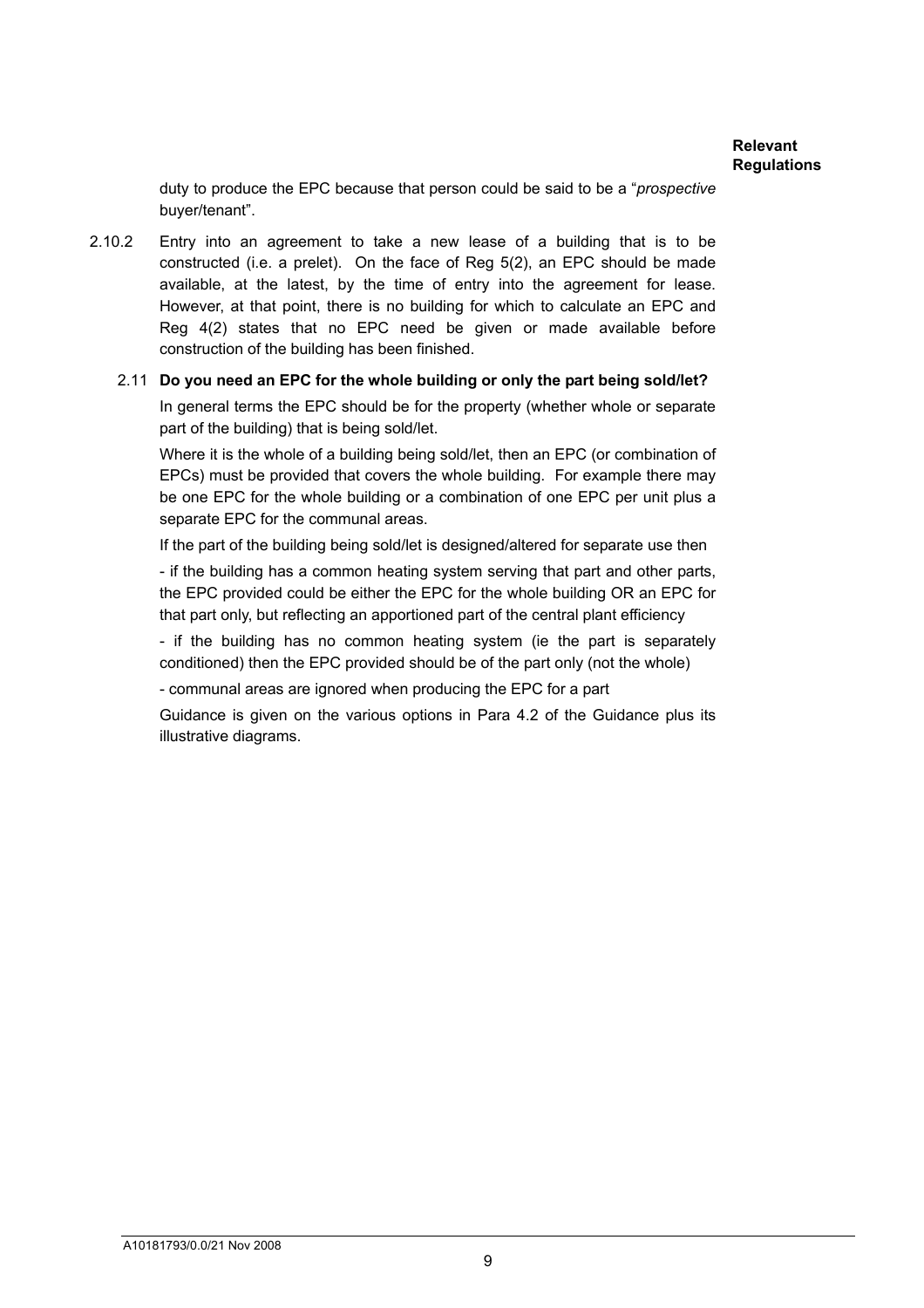#### **3 WHAT ARE THE TIME LIMITS FOR PRODUCTION OF AN EPC?**

- 3.1 **Where the EPC is being produced for a sale/assignment or new letting**, it Reg 5 should be given to the buyer/assignee/tenant at the earliest possible opportunity and certainly by NO LATER than the *earliest* of the following points
- 3.1.1 When any written information about the building is provided in response to a request for information received from a serious prospective buyer/assignee/tenant
- 3.1.2 When a viewing takes place
- 3.1.3 Before entering into the contract for sale/assignment/lease OR, if there is no contract, before the transfer/assignment or lease itself (because Reg 5(5) says that a valid EPC must be given to the person who ultimately becomes the buyer or tenant). Reg 5(5)
- 3.2 **There are transitional arrangements applicable from 6th April 2008.** As there was a shortage of qualified energy assessors to meet demand for EPCs transitional arrangements were introduced and later extended. These arrangements delay the point at which the EPC must be provided.

The transitional arrangements only apply where the property is being sold/assigned or a new lease of it granted. They do not affect the timing of production of an EPC on a new building (see 3.4).

The transitional arrangements essentially apply ONLY to buildings of the correct size that were truly on the market before the relevant date for their threshold and remain so at that date.

Moreover, the transitional arrangements do not remove the obligation to provide an EPC , they merely excuse delay in so doing.

The transitional arrangements last until 1<sup>st</sup> October 2008 for dwellings and until  $4<sup>th</sup>$  January 2009 for non-dwellings. After that deadline the normal rules for when the EPC has to be provided will apply, regardless of when the property was first put on the market.

## 3.2.1 The transitional arrangements apply to buildings

A10181793/0.0/21 Nov 2008

- (i) that were "put on the market" before the relevant commencement date Reg 51(2)(b) and ("put on the market" is defined as the point at which the fact that the Reg 51(3) and (4) building is or may be available for sale or rent is first made public (either to the public at large or to a section of the public) by the person who should be producing the EPC, where they make that public with the intention of marketing the building) AND
- (ii) where some action took place before the relevant commencement date to Reg 51(2)(c)-(e) make it public that the building was on the market, such action was taken with the intention of selling/letting the building before the commencement date and such action has been sustained to a reasonable extent AND
	- (iii) the building is still on the market at the relevant commencement date. If the building has been taken off the market in the meanwhile (unless it goes back on the market because the sale/letting falls through and does Reg 51(2)(f) Reg 51(7) & (8)

10

Reg 51 as inserted by SI 2008 No 647 and amended by SI 2008 No 2363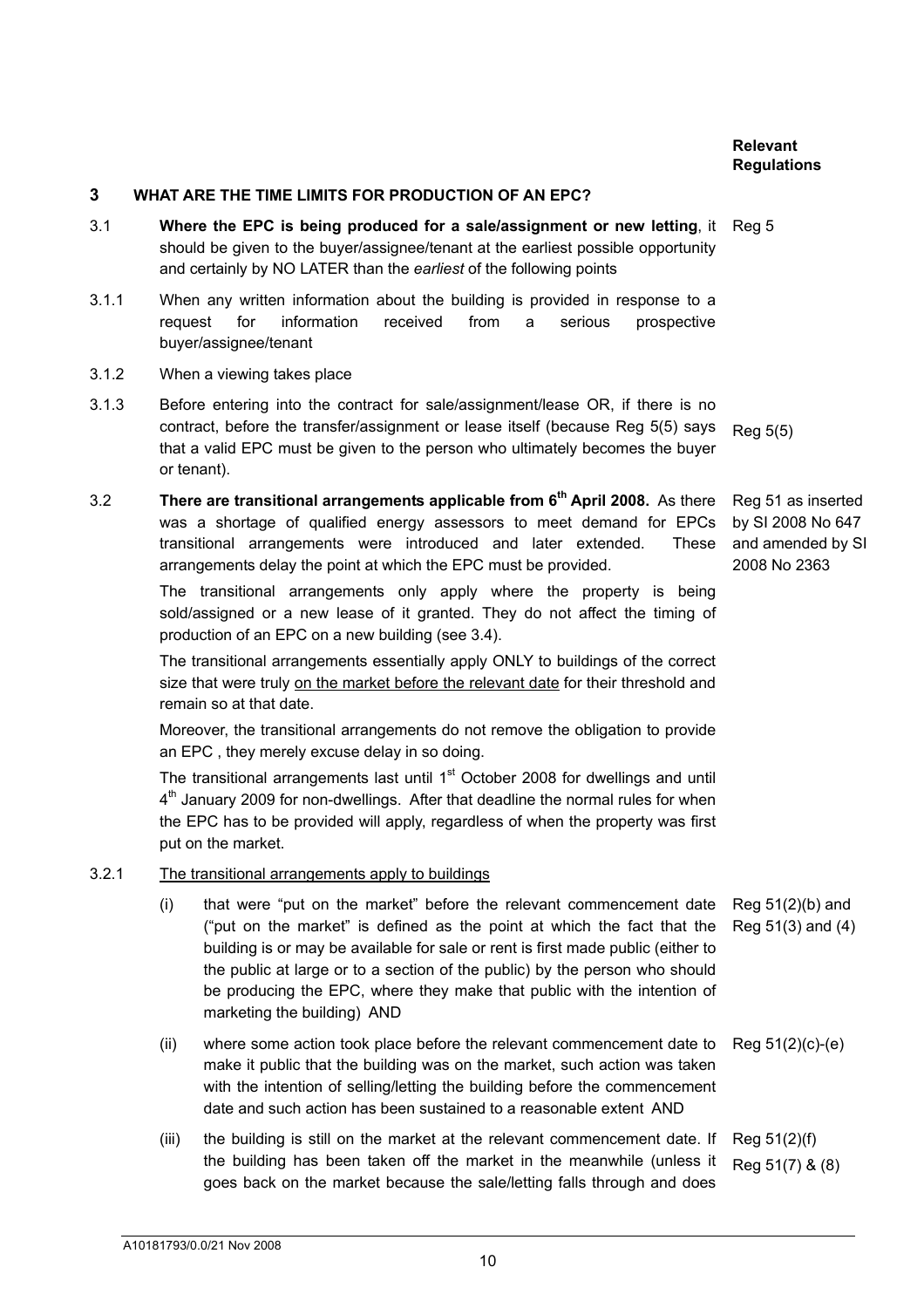|       |                                                                                                                                                                                                                                                                                                                                                                        | <b>Relevant</b><br><b>Regulations</b>                       |
|-------|------------------------------------------------------------------------------------------------------------------------------------------------------------------------------------------------------------------------------------------------------------------------------------------------------------------------------------------------------------------------|-------------------------------------------------------------|
|       | so quickly) then the normal rules on when to provide the EPC will apply.                                                                                                                                                                                                                                                                                               |                                                             |
| 3.2.2 | In those circumstances, there is no need to provide the EPC at the point<br>described in 3.1. Instead the seller/assignor/landlord must, when contracts are<br>entered into for the sale/lease (if not already done by that point)                                                                                                                                     | Reg 51(5)                                                   |
|       | (i)<br>commission an EPC as soon as reasonably practicable                                                                                                                                                                                                                                                                                                             |                                                             |
|       | (ii)<br>use reasonable efforts to get the EPC as soon as reasonably practicable                                                                                                                                                                                                                                                                                        |                                                             |
|       | (iii)<br>give the EPC to the buyer/tenant/assignee free of charge when it is<br>obtained (even if this is long after the contract, or even after completion).                                                                                                                                                                                                          |                                                             |
| 3.2.3 | If the EPC is commissioned and obtained before $1st$ October 2008/4 <sup>th</sup> January<br>2009 (whichever is relevant) it must be given to the buyer/tenant when it is<br>obtained. There is no excuse for withholding it until that deadline date.                                                                                                                 |                                                             |
| 3.3   | It is not necessary to provide an EPC to someone                                                                                                                                                                                                                                                                                                                       | Reg 5(3)                                                    |
| 3.3.1 | whom the seller/assignor/landlord reasonably thinks is not serious (either<br>because he has not got sufficient funds, or because he is not genuinely<br>interested in the premises) OR                                                                                                                                                                                |                                                             |
| 3.3.2 | to whom the seller/assignor/landlord believes (on reasonable grounds) he is<br>unlikely to be prepared to sell/assign/grant a lease (i.e. someone whose offer<br>they do not want to entertain) (but remember that this ability not to deal with<br>someone does not allow the seller/assignor/ landlord to do anything which is an<br>unlawful act of discrimination) | Reg 5(3)<br>Reg $5(4)$                                      |
| 3.4   | Where the EPC is being produced for a new building, it has to be provided by<br>the person carrying out the construction to the owner of the building within 5<br>days after the work is completed. At the same time, the person doing the<br>construction must notify Building Control of the issue of the EPC and of its<br>registered number.                       | 17E(3) Building<br>Regs as amended<br>by SI 2008 No<br>2363 |
|       | There is no definition of who is the "owner of the building".<br>Common sense<br>suggests it is the person who employed the building contractor (so it may be the<br>freeholder, or a leaseholder). DCLOG agreed with this at a meeting on 11 <sup>th</sup><br>March 2008.                                                                                             |                                                             |
|       | Likewise there is no definition of who is the person "carrying out" the<br>construction. Again commonsense suggests it will be the contractor actually<br>doing the work, (not the person who commissioned the work and is paying for it).<br>DCLOG agreed with this at the meeting on 11 <sup>th</sup> March 2008.                                                    |                                                             |
| 3.5   | Where a building is modified in the manner caught by the Regs, the person<br>carrying out the modification works has to provide an EPC to the owner of the<br>building within 5 days after the work is completed and notify Building Control.                                                                                                                          | 17E(3) Building<br>Regs as amended<br>by SI 2008 No         |

## 3.6 **It is permissible to be later than these time limits in producing your EPC** if

- 3.6.1 You are taking advantage of the transitional arrangements explained in 3.2 OR
- 3.6.2 You requested its production at least 14 days before the EPC was required but Reg 42(1)(a)

d it blev to the first official control of the interaction of the interaction of the interaction of the interact<br>The interaction of the interaction of the interaction of the interaction of the interaction of the interactio

*The same issues arise as to who is the person carrying out the works and who is*  2363

*the owner as in 3.4.*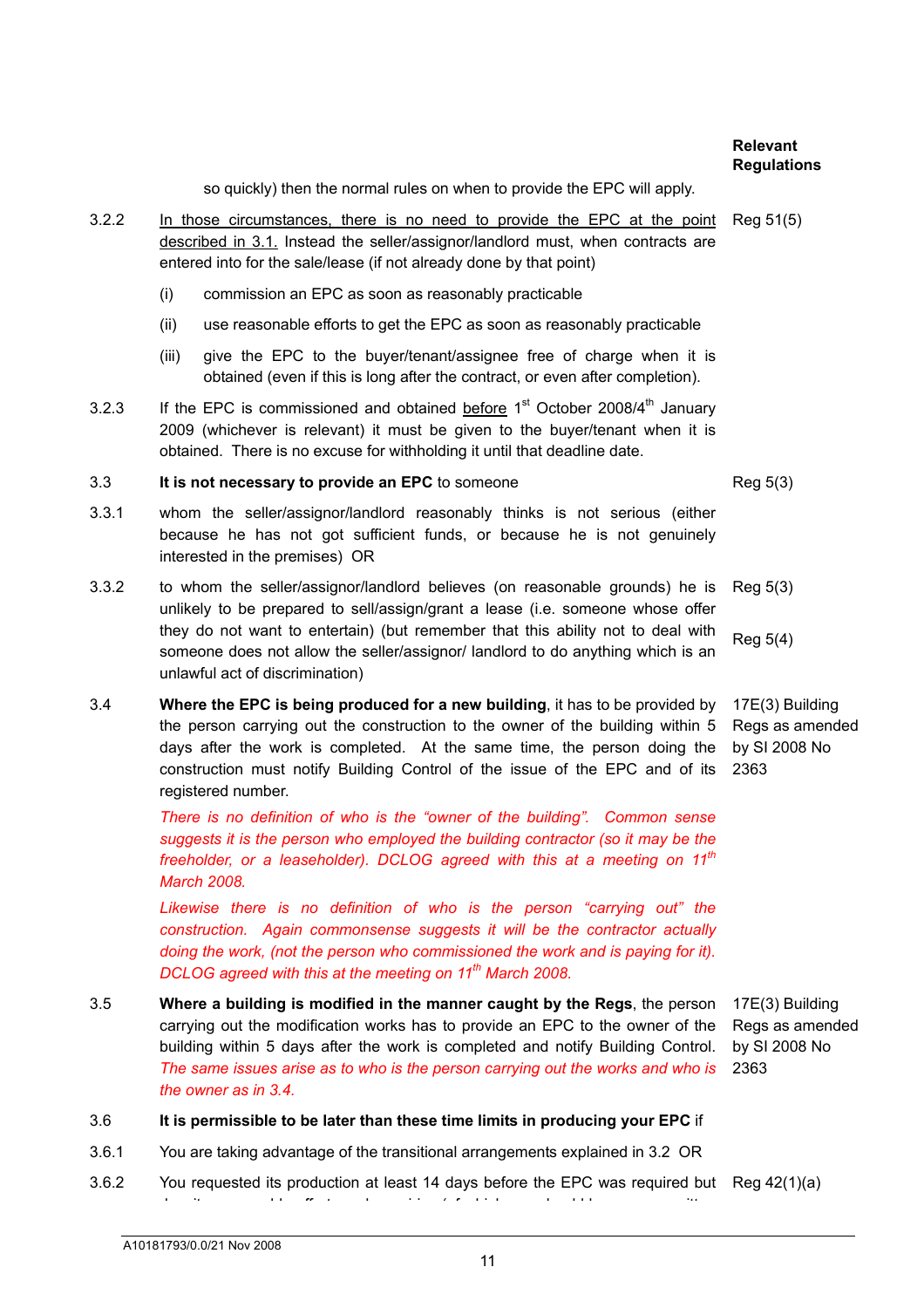despite reasonable efforts and enquiries (of which you should keep some written evidence so that you can show you took reasonable efforts), no EPC had been supplied by the relevant time (eg because you cannot find a qualified inspector at all, or only one who is too busy to prioritise your instructions to do the inspection of the property). This will not always mean that the person who should have provided the EPC is off the hook. If a penalty notice is served for not producing the EPC at one of the early triggers (e.g. first viewing of the building) the seller may well be able to claim the benefit of this excuse. However, if the other triggers are still outstanding (e.g. exchange of contracts), the seller should still try to produce the EPC at the earliest subsequent opportunity and in any event prior to that last trigger point (e.g. exchange of contracts) OR

3.6.3 It is an emergency grant of lease. For this to be satisfied, all four of the following Reg 42(1)(b) criteria must be satisfied:

- (i) The tenant was seeking to take the lease due to an emergency requiring its urgent relocation
- (ii) At the relevant time the relevant person did not have a valid EPC "in the wings"
- (iii) There was insufficient time to get an EPC before letting the building (judged on an objective basis)
- (iv) An EPC is given as soon as reasonably practicable after the lease is completed
- 3.7 **An EPC remains valid for 10 years** (unless another for the same building (or part building) has been obtained by the relevant person or has been provided to that relevant person – see 6.4 for more on this point. Reg 11(3)
- 3.8 **The prospective buyer/assignee/tenant cannot waive their right to receive an EPC** and let the seller/landlord off the hook. They may say they do not want Chapter 7 or need to receive an EPC, but the seller/landlord must still comply with the Regs, or risk a penalty notice and fine if he does not. Guidance –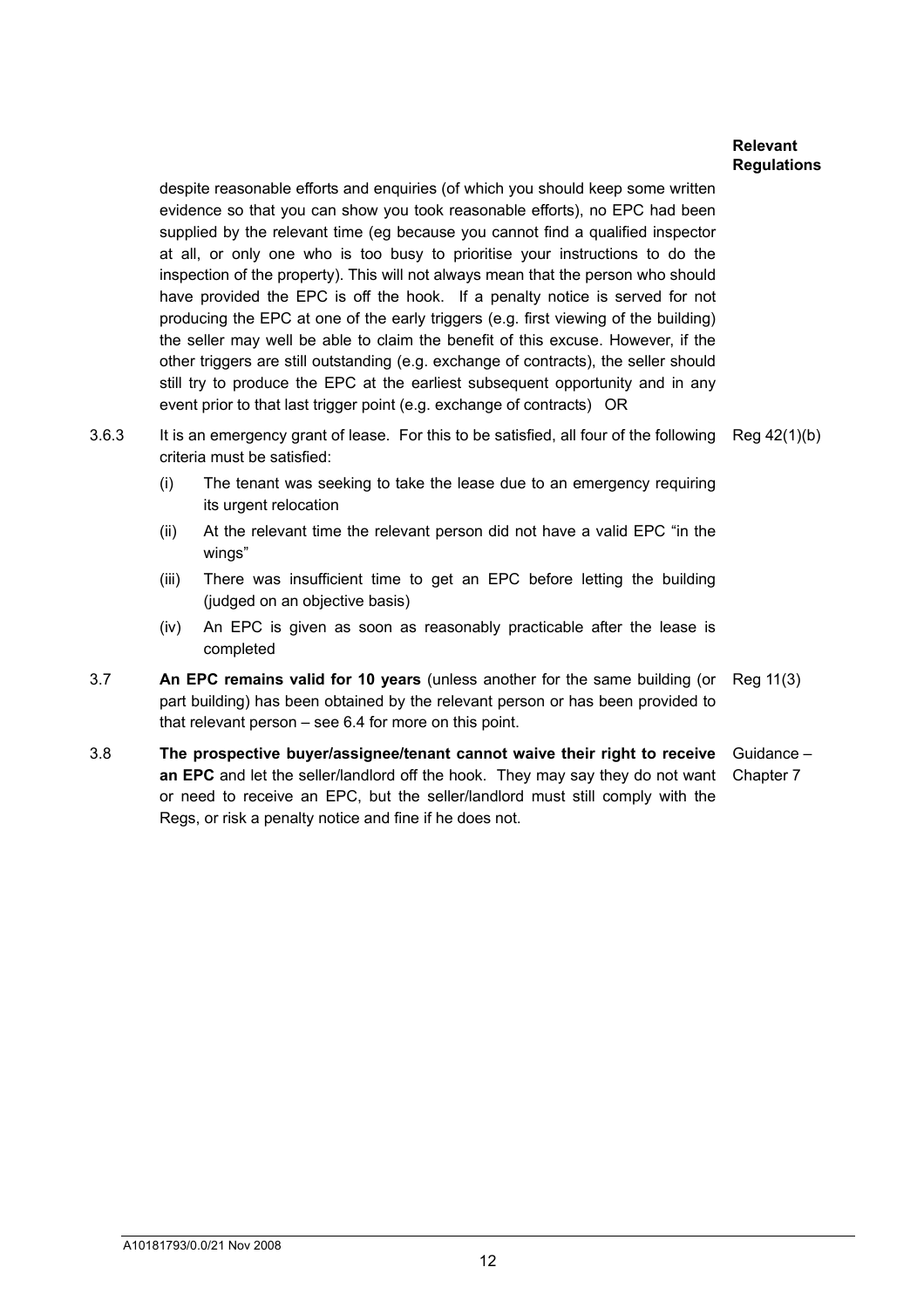### **4 MUST THE EPC BE AN ORIGINAL OR WILL A COPY SUFFICE?**

- 4.1 Where a person is under a duty to make an EPC available **on sale/new letting**, it is sufficient to make available a **copy** of a valid EPC for that building that is already in existence, or the original or a copy of a newly commissioned EPC. Reg 12
- 4.2 Where a person is under a duty to give an EPC **on construction of a new building/modification** of an existing building it must provide an **original** of a new EPC. Building Reg 17E
- 4.3 **An EPC** that must be made available to a purchaser/tenant/assignee **can be**  Reg 13 **made available electronically** if the recipient agrees (this may cut costs)

It is very doubtful whether a new EPC provided on construction of a new building or modification of an old one can be made available electronically *The Building Regs contain no equivalent provision to Reg 13 and Reg 13 is expressly applicable only to EPC obligations arising under 5(2), 5(3) and 9(2).* 

- 4.4 **No copyright prohibition on copying EPC's.** Anyone who has a duty to comply with the Regs (e.g. to make a valid EPC available) has the right to copy and issue a copy of any document produced by an energy assessor. There should therefore be no copyright problems in so doing. This does not necessarily mean that the energy assessor will owe a duty of care to everyone who obtains/produces to others a copy of his EPC. Reg 28 Building Reg 17L
- 4.5 **When commissioning the EPC you may want to do so on terms which**  Reg 31(2) as **oblige the assessor to provide you with wider information.** It will be sensible for his terms of engagement to require production not only of the EPC, but also of the raw information and data from which the DSM/SBEM rating is produced (see 10) plus possibly a copy of the information entered in each field on the computer program which produced the EPC. The obligation to produce copies of this expanded information will not be necessary if it transpires that it will be both lodged in the Register of EPCs (along with the EPC itself) AND copies of it can be obtained from the Registrar. Reg 31(2) as amended requires the energy assessor to enter on the register the certificate, the recommendation report and "the data which was used to calculate any asset rating or operational rating and produce the EPC". This suggests that the Register will contain some data (even though practice so far on the residential EPC register has been that only the EPC is registered and the assessor retains all the calculation data and copy of the fields entered into the computer program – just in case he is ever asked to audit his resulting EPC – see 11.2).

According to the Government explanatory memorandum issued at the time of the SIs amending Reg 31(2) the changes were made to limit the data which needs to be placed on the register to the data which was used in accordance with the SBEM or DSM methodology in order to produce the EPC or DEC. Thus there would be, for example, no need to place the design plans for the building on the register or the raw information/measurements which the energy assessor made and from which he determined how to complete the fields on the computer program.

*It could be very important to be able subsequently to see what the basis of the* 

amended by SI 2007 No 1669 and further amended by SI 2008 No 2363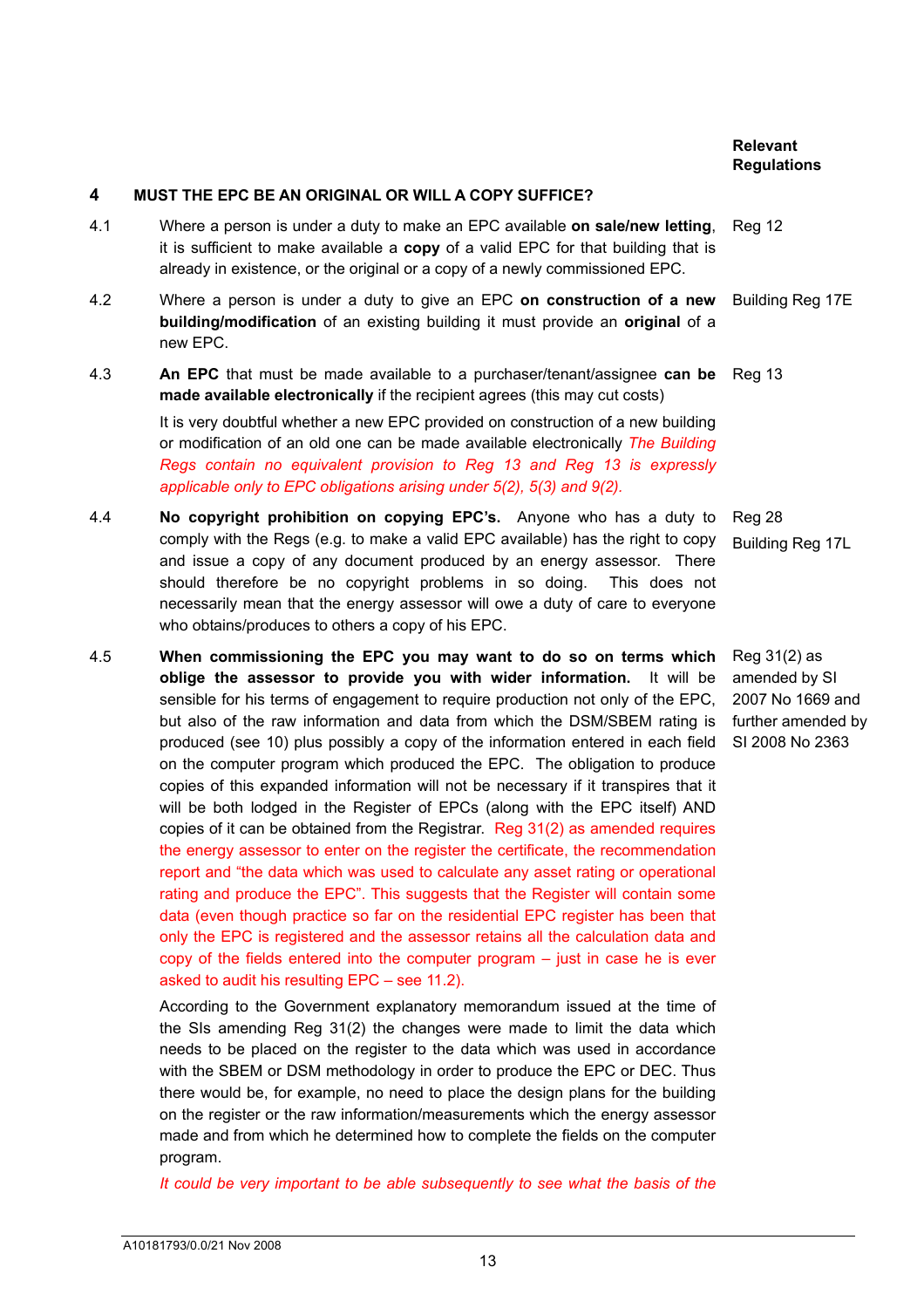*EPC rating was (eg for a subsequent owner of the building to be able to work out*  whether there have been enough changes to warrant repeating the EPC in the *hope of a better rating). If only the assessor has access to the raw material, then all subsequent owners would have to hope to be able to track down that assessor and ask them to provide it. In the absence of a contractual obligation to do so, the assessor could set whatever terms he liked for such cooperation.* 

4.6 **An EPC and Recommendation Report is only authentic if it is registered**  Guidance Para 6.1 (see 12)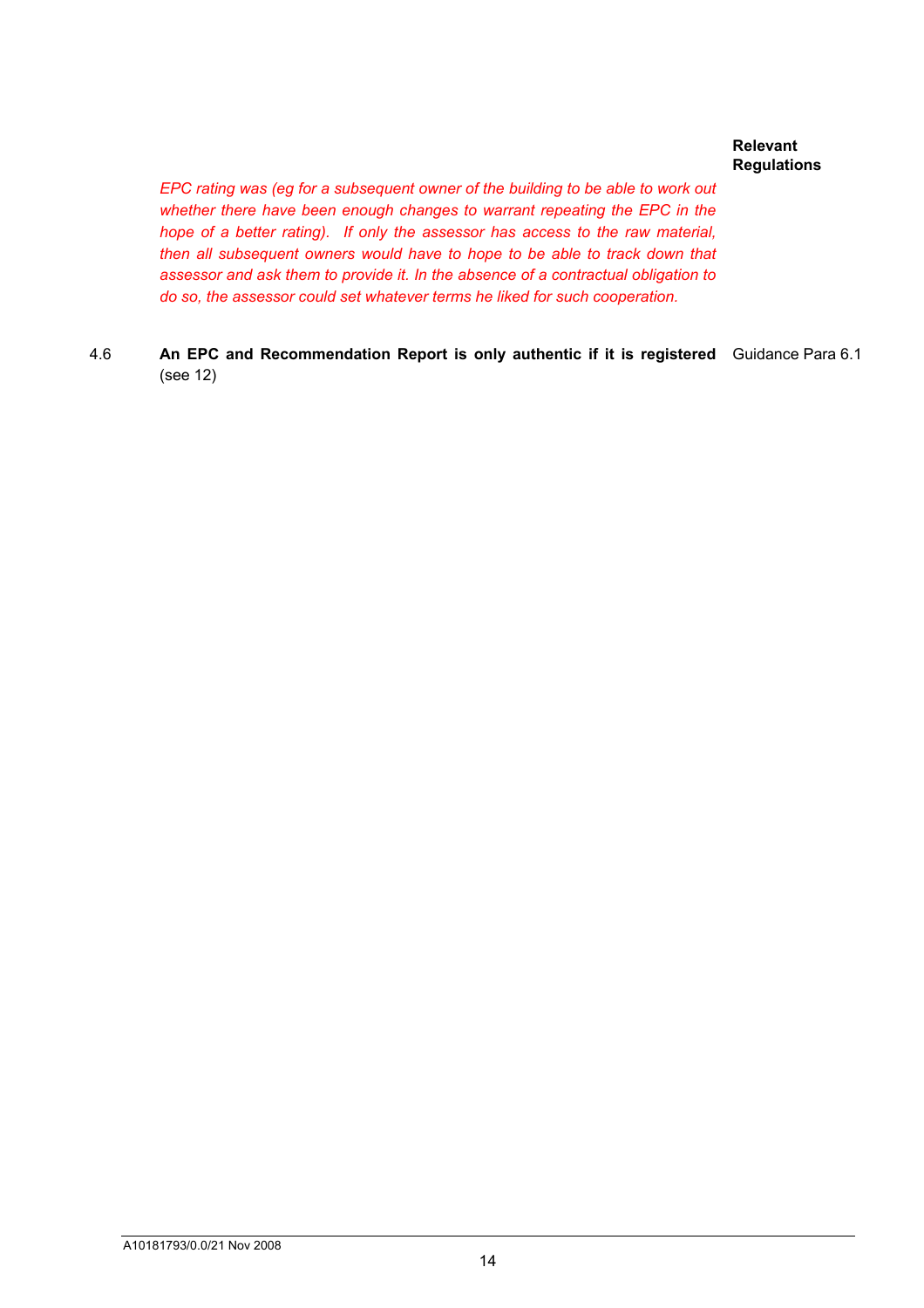## **5 WHO PAYS FOR THE COST OF PREPARING/PRODUCING A COPY OF AN EPC?**

5.1 **The cost of preparing an EPC can be very significant**. It will be set by the market (not an independent body) so may fluctuate wildly. EPCs on more complex buildings will cost more. For a shopping centre it could be as much as £40,000 and take several months. Thus owners of large buildings will want to be sure that they can recoup the cost wherever possible, and that their expensive EPC cannot be invalidated by a subsequent EPC obtained by a holder of a subsidiary interest – see 6.4 for discussion of this latter point.

## 5.2 **Generally the recipient of an EPC cannot be required to pay**

- 5.2.1 Where an EPC is being made available on sale/assignment or grant of a new Reg 5(2) and 5(5) lease, the buyer/assignee/new tenant is entitled to receive the EPC without charge.
- 5.2.2 Where a person doing the construction of a new building or modification of an old one has to provide an EPC, there is nothing in the Regs or Building Regs that prohibits them from charging the "owner" of the building for that EPC. They may choose to roll up the cost of its provision in their general fee, or to charge separately.
- 5.3 **Provision of a copy of an existing valid EPC may therefore save costs**. It is not essential that a seller/assignor/new landlord makes available an EPC which was commissioned by them. They can make available an EPC that was produced by someone else (e.g. the superior landlord) if they know it exists, they can get hold of a copy and it is still valid (see 6 for more information on what constitutes a valid EPC).
- 5.4 **Obtaining a valid EPC from a superior landlord may incur a charge**. Where Reg 5(5) the assignor/prospective landlord is itself a tenant, and it obtains the EPC from its own landlord for onward transmission to its (the tenant's) prospective assignee/subtenant, a charge CAN be made by the superior landlord to the tenant for initial production of the EPC or for supply of a copy of an existing EPC without contravention of Reg 5(5). This is because Reg 5(5) prohibits only the charging of the person who ultimately becomes the *assignee/subtenant*. Here the superior landlord is charging someone who is already a tenant.

Thus it will be possible in a lease to make it a condition of consent to assign/sublet that the tenant pays for the cost of production/supply of any EPC that its own landlord agrees to produce (either from scratch or a copy of an existing valid EPC).

- 5.5 **Can the cost incurred by a landlord in obtaining an EPC be recovered via the service charge?** Where a landlord of an existing building commissions an EPC for the whole building, in anticipation of the sale of the whole or a grant of a new lease of the whole or part (whether that transaction is immediately anticipated, or the landlord is simply getting ready well in advance) it is not clear that they will be able to bill the tenants of that building through the service charge for the cost of **preparation** of the EPC. There are two possible reasons for this:
- 5.5.1 the service charge clause in the lease may not be wide enough to permit that

tt b h d a l itti th l da t f th t f th t f th t f th t f th t f th t f th t f th t f th t f t<br>The film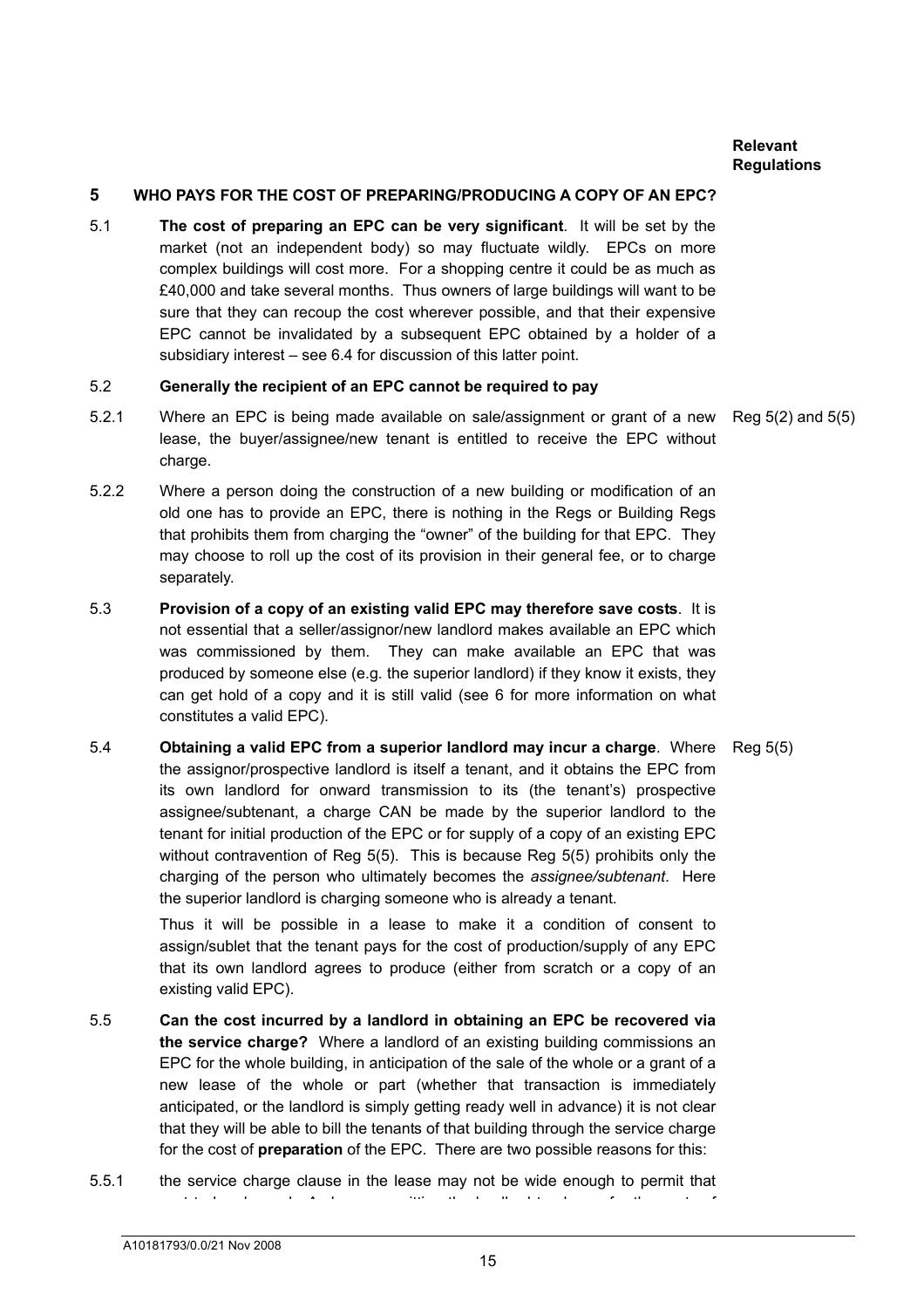cost to be charged. A clause permitting the landlord to charge for the costs of statutory compliance will not pick up the cost of preparing an EPC in circumstances where no duty to provide one has yet arisen (e.g. where no sale is yet contemplated, but the landlord is commissioning the EPC in advance). Moreover, the sweeper clause may not be worded sufficiently widely. The Guidance suggests that it should be possible to word leases in such a way that the cost of production is recoverable through the service charge. At present there is nothing in the current Service Charge Code specifically on whether the costs of EPCs should be recoverable from the tenants or not. The Code is being reviewed on this point.

5.5.2 even if the service charge clause is wide enough, charging the cost of production of the EPC through the service charge could be said to be in breach of Reg 5(5) if it is done at a point that will result in the new tenant/assignee being billed for service charge expenditure which includes that cost. This would amount (albeit indirectly) to that new tenant/assignee being charged for the EPC being made available.

It is possible to mount some counterarguments to this:

- (i) in the case of assignment of an existing lease, there is no breach of Reg 5(5) if the cost of production is put through the service charge for a period that is paid by the outgoing tenant not the incoming assignee.
- (ii) there is no breach of Reg 5(5) if the cost of production is included in the service charge expenditure, but the assignee/new tenant is not required to pay, through its service charge bill, its proportion of such cost. There is nothing in the Regs that prohibits the existing tenants being charged – this merely depends on the breadth of the drafting of the service charge clause.
- (iii) (a somewhat thin counter argument) that where the EPC is produced in advance by the superior landlord (perhaps the freeholder), and a copy of it is made available by an existing tenant to his prospective assignee (of his existing lease) or subtenant (a new lease), it is the cost of *making the EPC available* which cannot be charged to the assignee/subtenant (i.e. the cost of obtaining a copy of the EPC from the superior landlord, or from the register of EPCs). This is different from the cost of producing the EPC in the first place. There is nothing to stop that being billed to the assignee/subtenant, should the cost still have to find its way through the service charge.
- 5.6 **Can the cost of the EPC be recovered via an enhanced charge for granting licence to assign/sublet instead?** If it is thought that it is not possible to charge through the service charge, it has been suggested that a landlord (who has incurred expense producing an EPC) could recoup that in small contributions by charging an enhanced fee for giving consent to assignment or underletting. This argument has some drawbacks – it will not be predictable that there will be enough applications for consent to alienation for the cost to be recouped in full, and tenants who are commissioning their own EPC of part may not accept readily the idea that they are also paying for a part of the cost of production of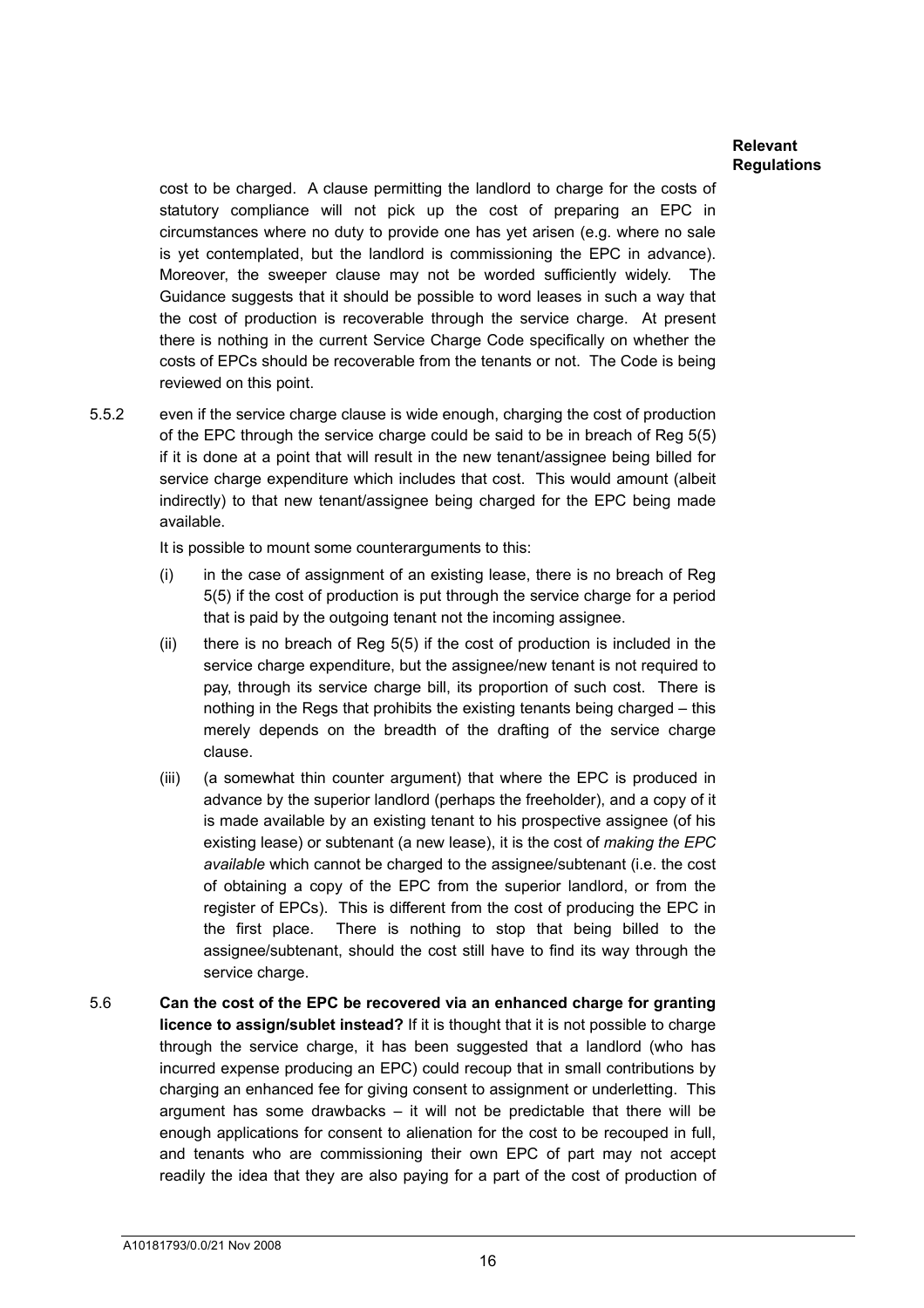the EPC of whole.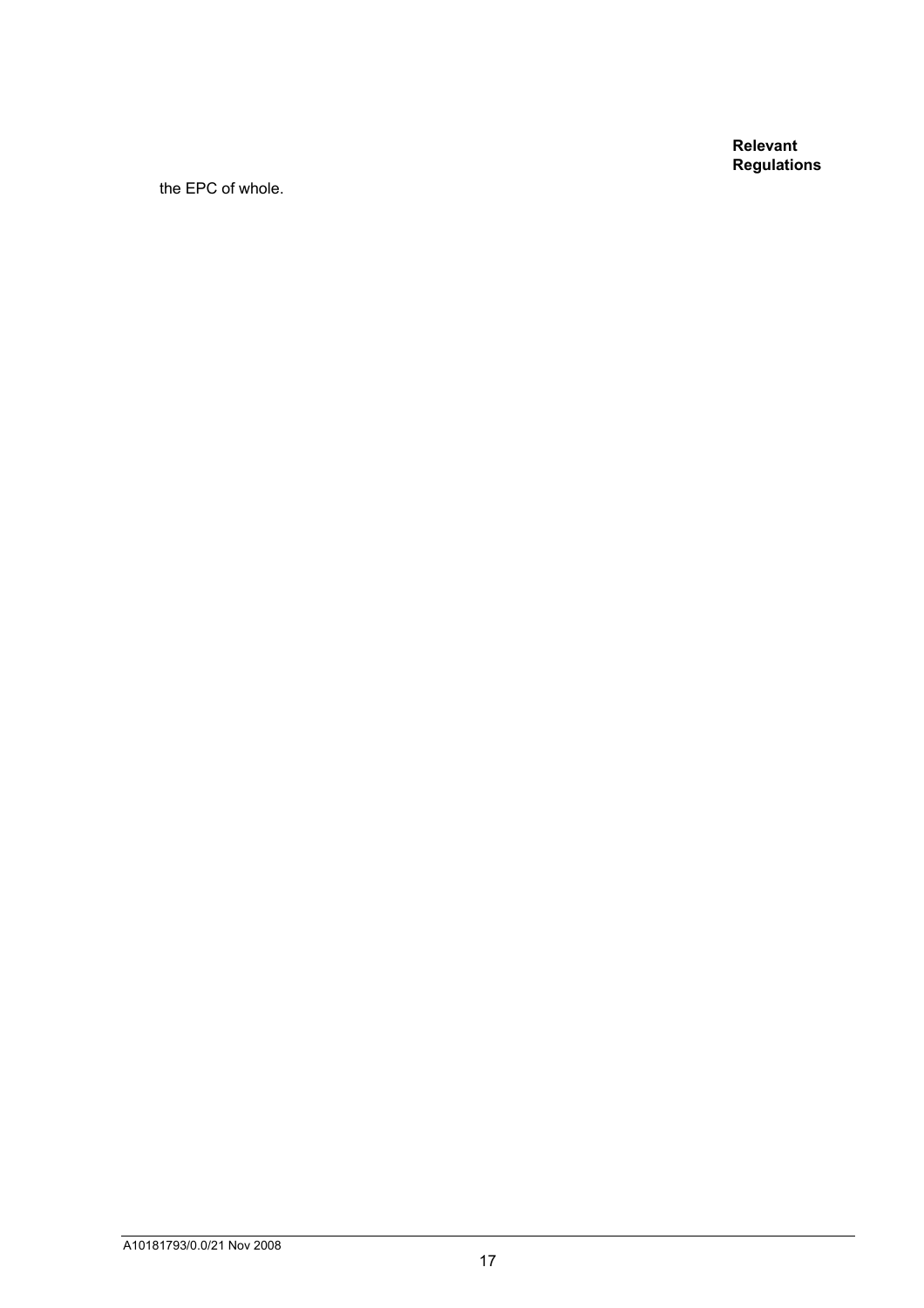A10181793/0.0/21 Nov 2008

## **6 FOR HOW LONG DOES AN EPC REMAIN VALID?**

6.1 **An EPC remains valid for 10 years** from its issue unless another EPC for the Reg 11(3) building (or that separate part of the building, if the EPC is issued in respect of such part)

- has been obtained by the current seller/assignor/new landlord OR

- has been obtained by someone else AND a copy of it has been provided to the current seller/assignor/new landlord.

- 6.2 **It is possible the 10 year period will be reduced** (there has been consultation on this in 2008).
- 6.3 **An existing EPC is not rendered immediately invalid when modification works are done** to the building which are extensive enough to trigger the production of a new EPC (see 2.3) by the contractor. Although the works trigger the need for a new EPC, the old one remains valid until that new EPC has been issued. DCLOG confirmed this at the meeting on  $11<sup>th</sup>$  March 2008.

## 6.4 **Does a subsequent EPC of part of a building invalidate a prior EPC of the**  Reg 11(3)(b) **whole/another part of the building?**

The definition of "building" (in Reg 2(1)) includes "a reference to part of a building which has been designed or altered to be used separately".

From this proceeded the argument (now rejected by DCLOG in the Guidance) that a later EPC (even if done in relation to only one part of the building e.g. one retail unit in a multi-let building) will invalidate an earlier EPC of whole. This would have resulted in a potential waste of significant expense by landlords who chose to gear up well in advance of a potential sale and do their EPC of whole up front, only to find that a tenant of one unit, doing its own EPC for an assignment of that unit, had rendered the expensive EPC of whole invalid.

 The Guidance now makes it clear that this is not the case. It explains that the later EPC does not invalidate ("trump") the earlier EPC unless it is of exactly the same building/part of building. Thus a landlord's prior EPC of whole remains valid even if the tenant of a unit obtains an EPC for that space only, and vice versa. Contrast the position if the landlord has done an EPC of a single unit/floor and then the tenant of that space prepared a subsequent EPC of that unit/floor. In these circumstances the landlord's EPC would be rendered invalid.

Guidance Para 3.8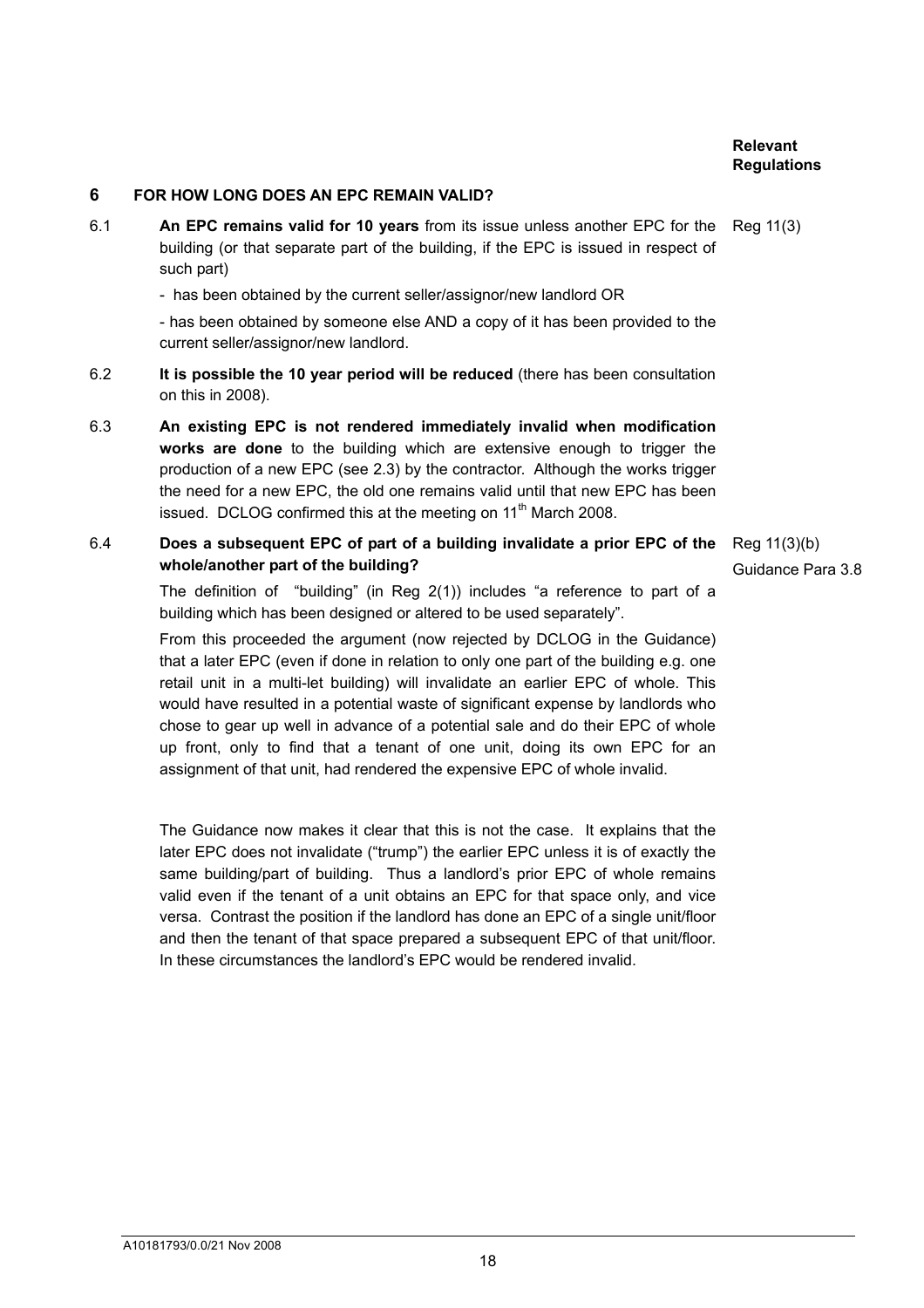## **7 WHAT RAW INFORMATION/ACCESS TO THE BUILDING IS NEEDED TO PREPARE AN EPC AND WHO NEEDS TO PROVIDE THIS?**

## 7.1 **Is access to the building essential?**

An EPC is an asset rating, so it will initially be based on assessment of measured plans of building (ideally on CAD), the specification (which can be on paper) of the services in it, the specification of the materials that the building is made of (e.g. their thermal efficiency), the intended activities conducted within each part of the building (zones) and the geographical orientation of those zones (eg south/north facing). It is not based on actual energy consumption or wastage.

There is no *requirement* in the Regs that the assessor actually goes round the building. However, in practice all assessors will wish to inspect, particularly where the building is complex. Doing so will usually mean the EPC is more accurate and the energy rating better (e.g. because what may look to be an energy wasting feature on the plans may be offset on inspection).

**Where there are no plans then access is essential** because the computer model that the assessors use makes it compulsory to manually enter the size of the different zones, their geographical orientation and the extent to which they are glazed. Without this information, no EPC can be disgorged from the computer program.

As for the other features of the building (eg method of construction, types of glazing, extent of insulation, heating system), if the energy assessor is given no information and no opportunity to inspect, it will not prevent the issue of an EPC, because the relevant fields in the computer program can be completed, instead, with the default entry for that feature (which is pre-programmed into the computer software).

In practice, many modern buildings will have a written O&M Manual and/or a CDM Health and Safety File, which will contain many of the answers and information that an energy assessor might ask for.

## 7.2 **Does the Landlord/Superior Landlord have to help a tenant find/produce an**  Reg 50 **EPC which it can make available to its proposed assignee or subtenant?**

 Yes – so far as is reasonably necessary as long as the tenant is a person who is under a duty to make an EPC available (a "responsible person").

Thus where the tenant is preparing an EPC in advance and has not yet reached a trigger point for production of an EPC to the prospective assignee or subtenant, there is no duty on the landlord/superior landlord to cooperate with him. If you want to make sure that the he will cooperate even in these circumstances, you will need to draft this into the landlord's covenants in the relevant lease.

Even where the tenant is already under a duty to make an EPC available, Reg 50(2) does not mean that the landlord has to commission a new EPC of the building just because the tenant needs one. That would be unreasonable.

Reg 50(2) requires every person with an interest in the building or in occupation of it to

Reg 50(2)(a) and (b)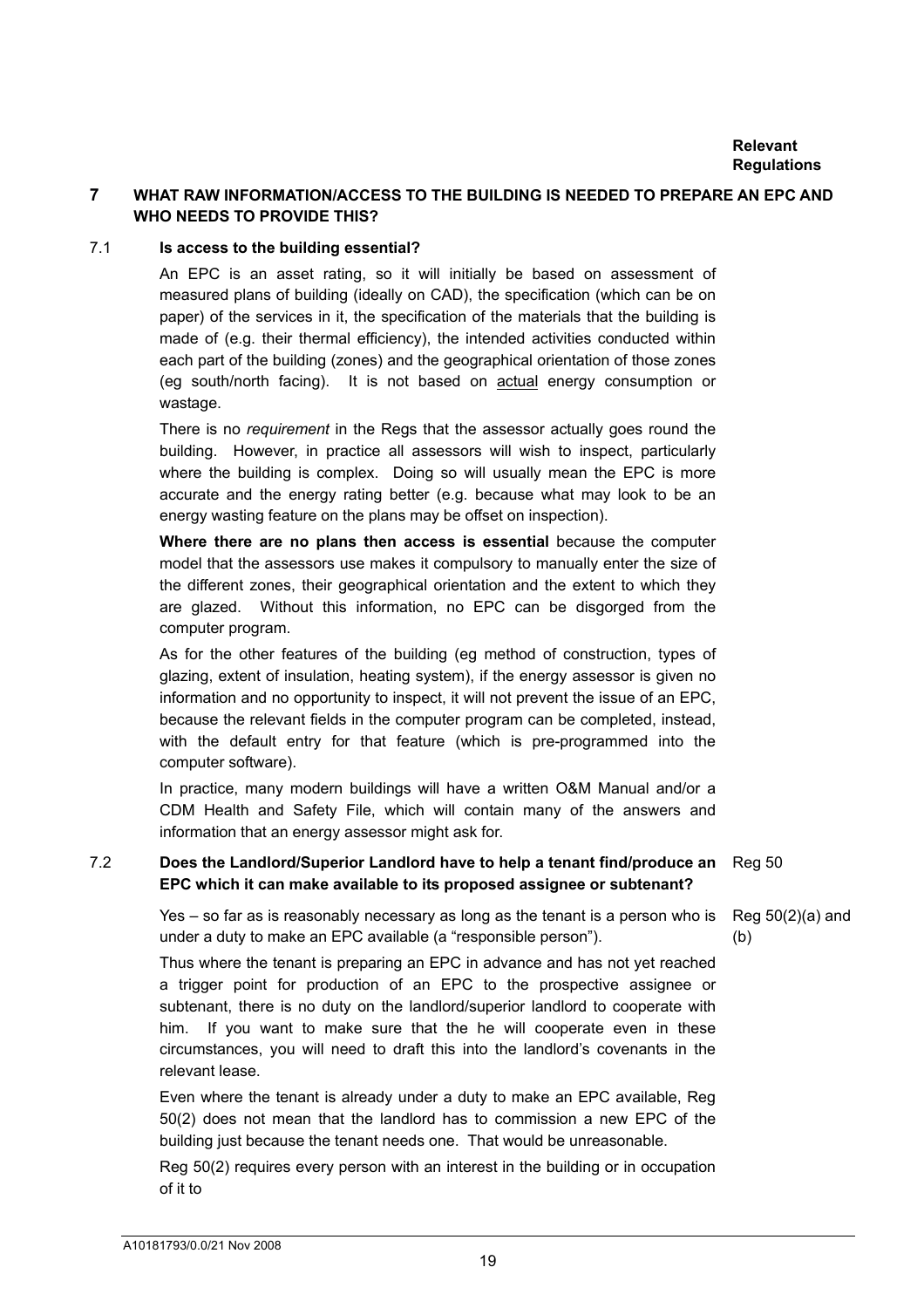- allow the energy assessor appointed by the responsible person such access to the building as is reasonably necessary to inspect it for the purpose of preparing an EPC. Where access is required to parts of the building that are demised to other tenants the landlord can either permit the assessor to enter pursuant to the rights reserved to the landlord in that other lease (if wide enough) or can invoke Reg 50(2)(a)/(b) against the other tenant to gain access even though the reserved right of entry is not wide enough. Reg 50(2)(a)

- cooperate with the responsible person so far as is reasonably necessary to enable him to comply with his duty to make an EPC available in respect of a building.

The first limb should ensure that the tenant's chosen energy assessor will be given reasonable access to the parts of the building outside the tenant's demise, if such access is needed to produce the EPC for the tenant.

#### *The scope of the second limb is not yet clear. It may include*

*- provision by the landlord of plans or information on services in the building, which are reasonably requested by the tenant and which plans/information the landlord has reasonably available. The Regs do not appear to prohibit the landlord from charging for these copies of plans and other information.* 

*- (where the landlord has an existing valid EPC which the tenant wants to use), provision by the landlord to the tenant of the details of the EPC number so that it can apply for a copy from the register* 

*- (where the landlord has an existing valid EPC which the tenant wants to use)*  supply by the landlord to the tenant of a copy of that valid EPC and/or the *underlying data. (If it did so, the landlord could charge a fee for production of those copies. This would not be in breach of Reg 5(5) because the charge is being made to the party that has to make the EPC available not to the recipient of that EPC).*

## 7.3 **Does a Tenant have to cooperate with its Landlord/Superior Landlord when**  Reg 50(2) **they seek to produce an EPC?**

Yes – so far as is reasonably necessary and so long as the landlord/superior landlord is under a duty to make an EPC available. Again, if the landlord is trying to gear up in advance and preparing the EPC ahead of time, the duty to cooperate will not yet apply. Should the landlord want to be sure of cooperation from the tenant in these circumstances, it will have to provide for such in the tenant's covenants in the lease.

Where the landlord/superior landlord is a "responsible person" (because it is already under a duty to make an EPC available) the two-limbed duty to cooperate will mean that:

- whether or not there is a reserved right of entry in the lease, the tenant would have to provide access for the landlord's energy inspector AND

Reg 50(2)(a)

- the tenant must cooperate so far as is reasonably necessary in other ways (eg providing such other information as it has reasonably available and is reasonably necessary for the energy assessor to calculate the EPC). *It is not clear whether the duty to cooperate would mean that the tenant (if it had a valid EPC itself for* 

Reg 50(2)(b)

A10181793/0.0/21 Nov 2008

Reg 50(2)(b)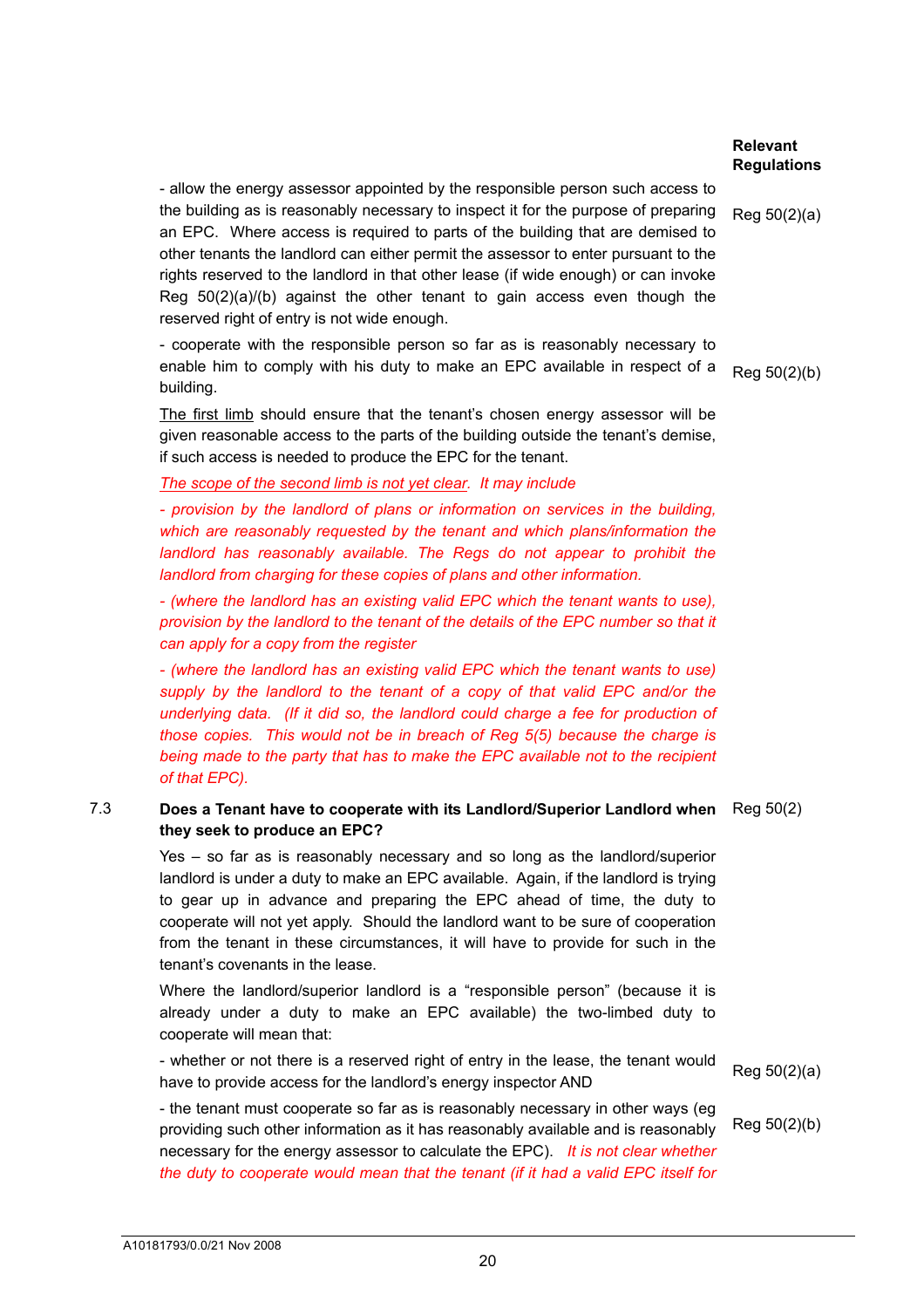## *the building) would have to give the landlord/superior landlord the number of that EPC or even a copy of that EPC.*

To be sure of gaining such cooperation, it would be better, in the lease itself, to reserve the right of entry and impose an obligation to provide the other information and/or copy of a valid EPC on demand, rather than relying on Reg 50(2).

## 7.4 **No duty of cooperation is owed to the prospective buyer/tenant etc.**

 The duty under Reg 50 is to cooperate with the person responsible for producing the EPC NOT with the person who is due to receive it.

## 7.5 **An EPC for a part of a building can be prepared using data from another similar one**

 Where a building is divided into units, the certificate for one unit can be based either on the building as a whole (so long as there is a common heating system and the unit is not a dwelling) or on the assessment of another "representative" unit in the same block.

Para 5.4 of the Guidance indicates that it is for the energy assessor to decide if the various factors make another unit/dwelling "representative". The only clear requirement is that that comparison, representative, unit must be in the same building or block. Otherwise the assessor may (but not must, or exclusively) consider age of property, method of construction, orientation, position in the block, type of heating, relative insulation, and presence of double glazing.

Where a block with the common heating system has one or more dwellings in it, the EPC for the commercial units can be based on a common EPC for all the commercial parts of the building (but excluding the dwellings).

This is why it may be important to be able to capture not just the EPC for the other unit, but also the raw data that fed into its production (so that the assessor can decide if that other unit is "representative" or not) – see 4.5. Reg 11(8)

Reg 11(7) Guidance Para 5.4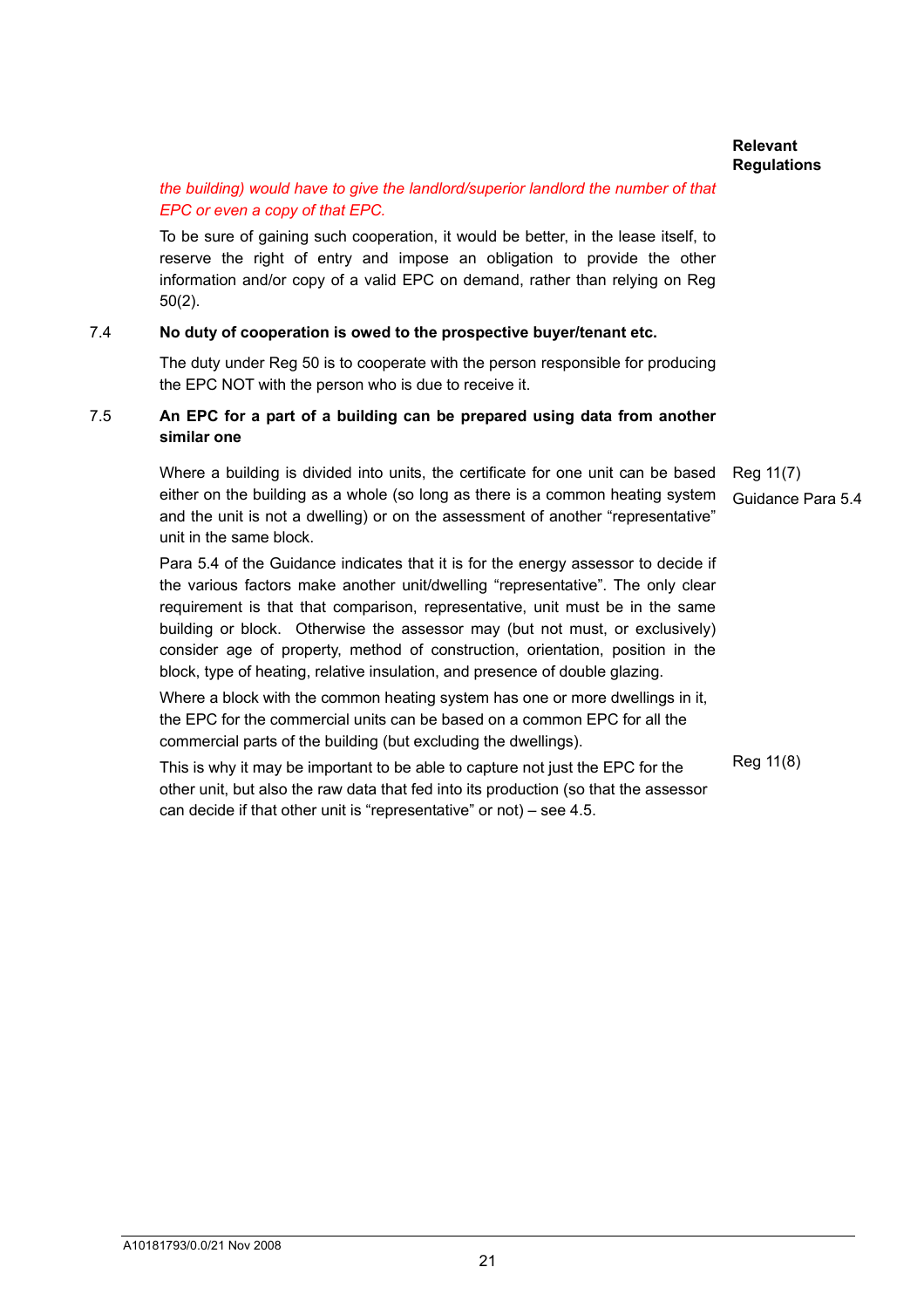**8 WHO CAN PREPARE AN EPC?** 8.1 **Who is qualified to do one?**  Only accredited energy assessors of at least the minimum level of competence applicable to that type of building. 8.2 **How do you know they are qualified?**  Check them on the register maintained by the accreditation scheme that they belong to – check them by number or by name. See www.ndepcregister.com 8.3 **How many accreditation schemes are there?**  Currently 13 (July 2008). 8.4 **How do you find an energy assessor?**  Approach one of the accreditation schemes and ask them for members in your area or search the register at *www.ndepcregister.com*  8.5 **How do energy assessors qualify for accreditation?**  They have to demonstrate their competence by one of several approved means, must keep their skills up to date, must have appropriate insurance, must participate in their accreditation scheme's assurance scheme and abide by its

## 8.6 **What are the levels of competence for a non-residential energy assessor**? Guidance Para 3.7

8.6.1 Level 3: existing simple small buildings

guidance and advice.

- 8.6.2 Level 4: new and existing buildings that don't fall within Level 3 or 5
- 8.6.3 Level 5: new and existing complex buildings

so when recruiting an assessor, you will have to check both their registration AND that they hold accreditation at the correct level to do your type of building. It Guidance glossary may require a site vist by the assessor just to determine which level of building they are being asked to deal with. More information is given in the Guidance glossary as to what features determine whether a building falls within Level 3, 4 or 5

## 8.7 **To whom does the energy assessor owe their duty of care**?

They will owe a contractual duty to the person who engages them to do what they are engaged to do properly. They may also accept a duty towards people to whom they give a collateral warranty (such as a lender).

In addition they will have a statutory duty to carry out the assessment with reasonable skill and care which duty is owed

- 8.7.1 (for EPCs made available on sale/letting) to the person whose responsibility it is to provide the EPC (whether or not the assessor knew who that would be when they did the work) (the "relevant person")
- 8.7.2 (for EPCs made available on sale/letting or on new construction or modification of an existing building) to any prospective/actual buyer or tenant i.e. any person to whom the EPC is made available during its

*Relevant* Relevant *Relevant Relevant* **Regulations** 

Reg 27 Building Reg 17H

22

Guidance Para 3.7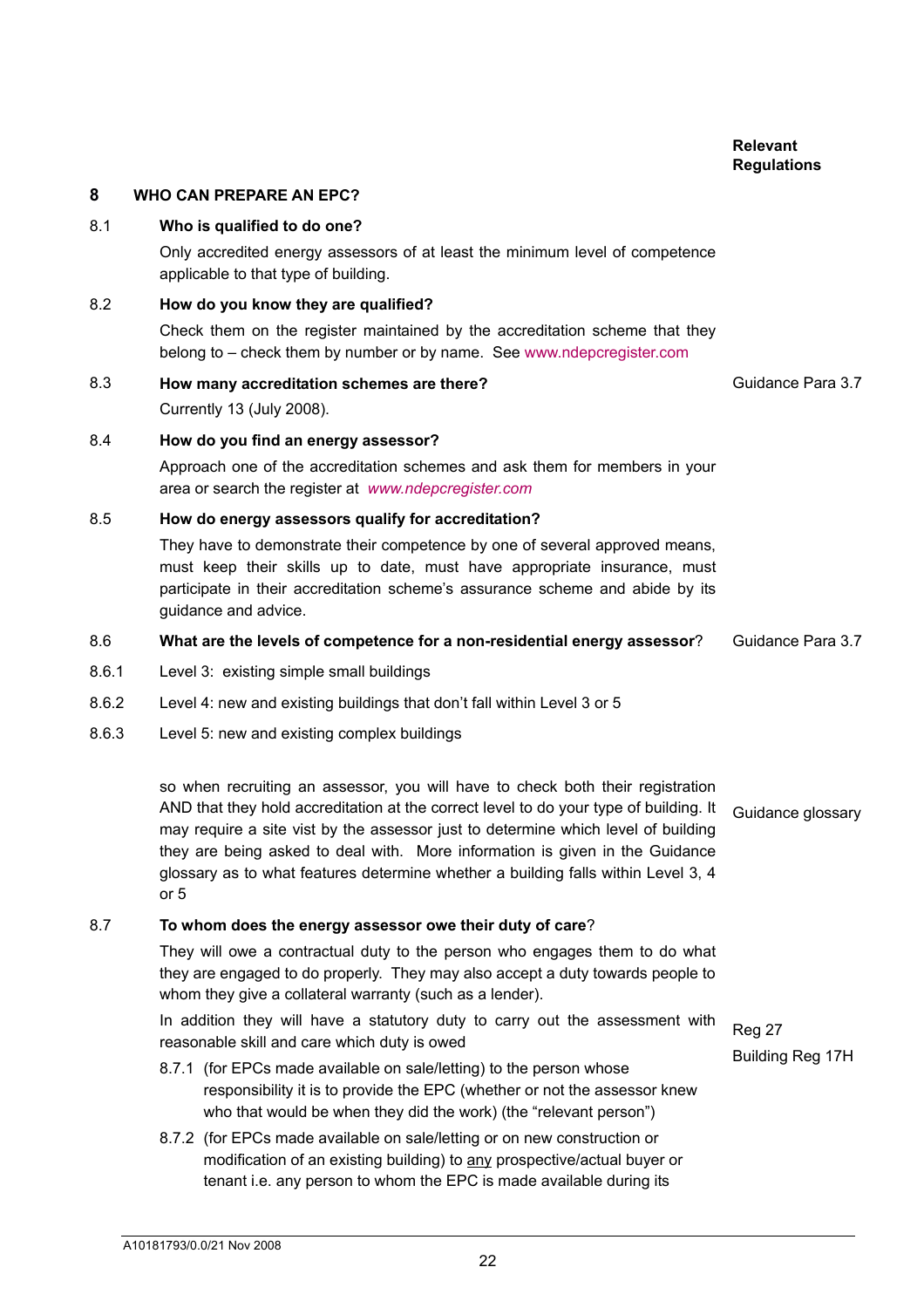period of validity, not just the first intended recipient.

- 8.7.3 (for DECs only) also to the occupier of the building
- 8.7.4 (for EPCs made available on new construction or on modification of an existing building) also to the owner (i.e. the person to whom that new EPC has to be provided – see 3.4.

Thus, an energy assessor employed by the freeholder to do an EPC in advance of a sale of the freehold may find that he has a statutory duty of care (where the superior landlord provides a copy of that EPC for use by the tenant on a prospective assignment/sublease) not only to the freeholder, but also to the tenant (as the person who has responsibility for producing the EPC) and the subtenant/assignee, even though at the time he did the EPC work, he did not know who they were/would be.

## 8.8 **When does the duty of care expire?**

The contractual duty of care is governed by normal contractual principles.

Likewise, if there is a duty of care in tort (under the Hedley Byrne principles), that would be governed by normal tortious principles (which may not last the full 10 years from date of issue that the EPC remains valid).

 The statutory duty of care applies only whilst the EPC is valid. See 6 for more on this.

#### 8.9 **Check the assessor's PI cover**

Reg 27(2)(b) Building Reg 17H

 $(2)(b)$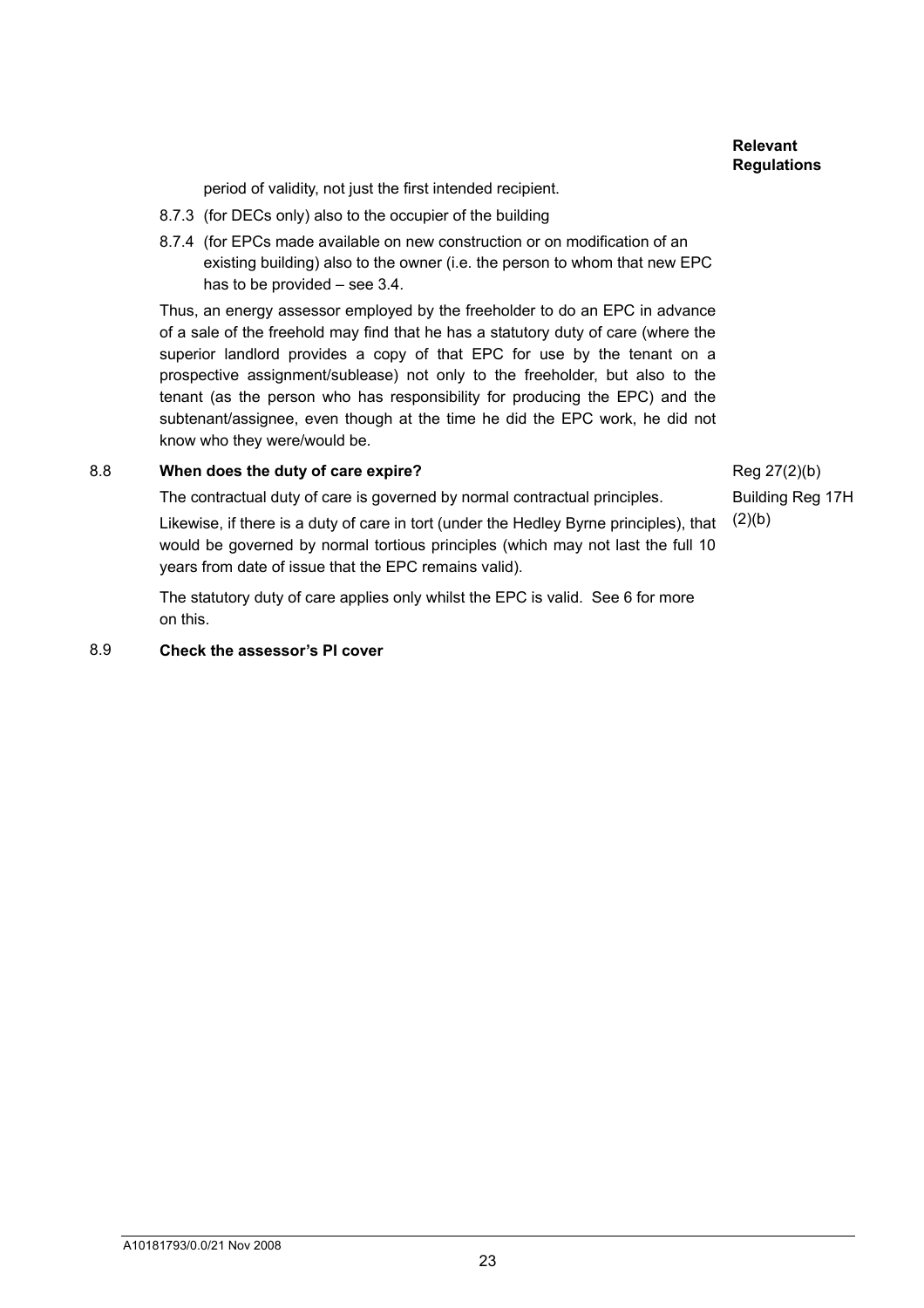## **9 WHAT DOES AN EPC SHOW?**

- 9.1 A numerical rating which places it on a scale. The rating shows how much carbon is emitted per square metre. This is called the "asset rating" because it is based on the fabric of the building and its services only NOT on actual use or actual energy consumption figures (in contrast to a DEC)
- 9.2 A standard benchmark for this type of building if it were built new, or if it were an average building from existing stock (to see how much worse/better than average this building is).
- 9.3 The Recommendations Report which accompanies every EPC sets out suggestions for how to improve energy efficiency. These are split into 4 categories according to the length of time over which they would be likely to pay for themselves. The recommendations are generic for the particular feature of the building that has shown weaker energy efficiency than is desirable. They are not specially tailored to the particular building (for example, if the roof was considered to be inadequately insulated, the recommendation will be to improve the insulation, but it will not go into the detail of where, in this particular roof, the insulation is too thin, nor what materials to use to insulate it).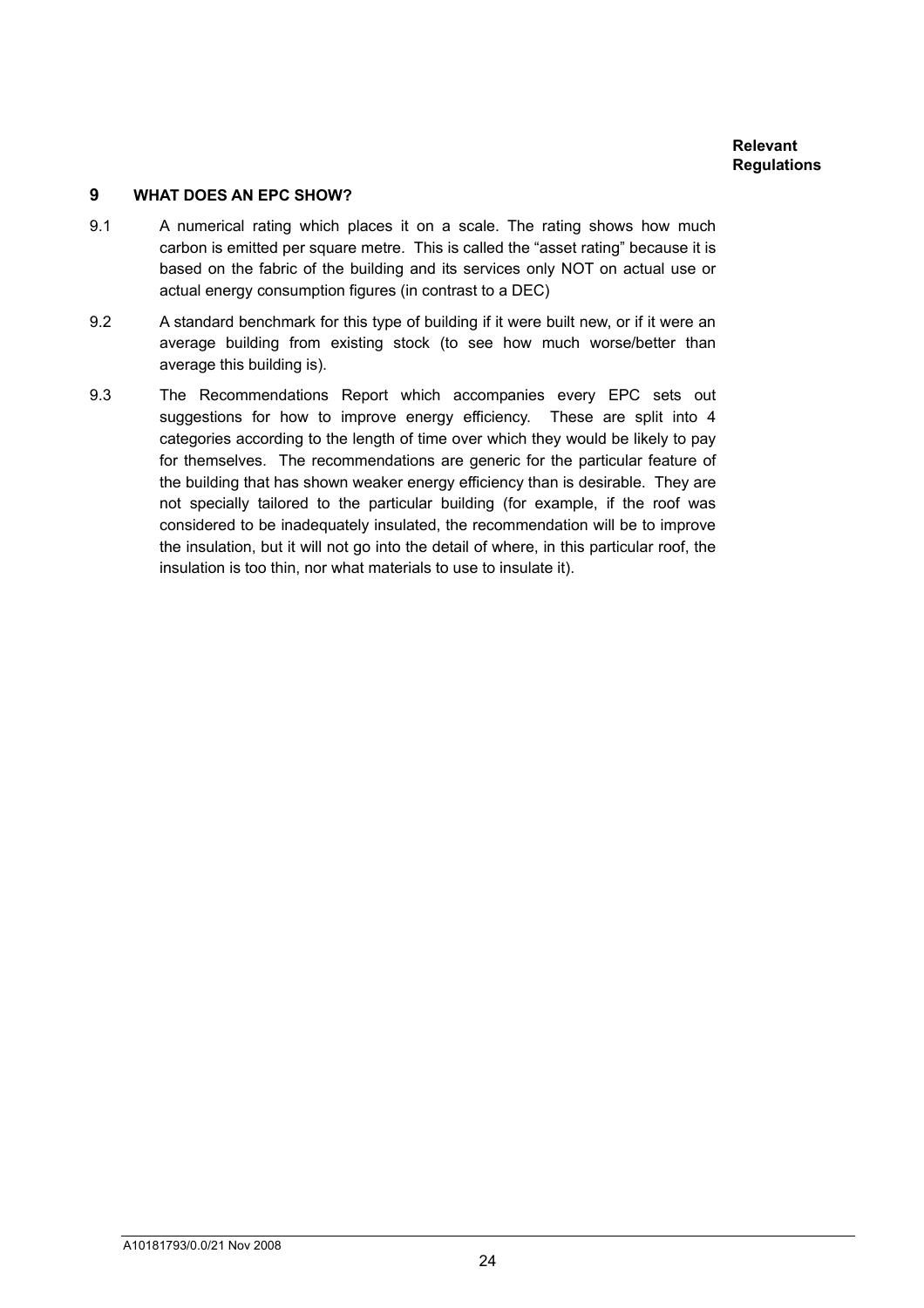## **10 HOW DOES THE ASSESSOR WORK OUT THE RATING?**

- $10.1$  By entering the raw information that he has gleaned from the plans, specification and inspection into the right fields in either the DSM computer model (for complex buildings) or the SBEM computer model for all other non-residential buildings.
- 10.2 We understand from a leading assessor that they cannot fill in some compulsory fields in the computer program unless they have at least received (or been able to prepare their own based on inspection)
	- floor plans (so they can measure zones)
	- geographical orientation of the building (and thus the zones)
	- information on whether there is boundary glazing to each zone (in order to calculate potential for heat loss/gain)

Thus, if the party commissioning their services cannot/will not supply that information and will not permit inspection, then the assessor will have to decline to act.

10.3 Most of the remaining fields in the computer model (eg the material the walls are made of, whether there is underfloor heating, the type of insulation) can be completed using the pre-programmed default values in a drop down list (if the assessor has no written information and no opportunity to inspect what is actually at the building). These default values are based on the average characteristics of a building of that age, size and nature (generally taking that average information from the building regulations prevailing at the relevant time of construction).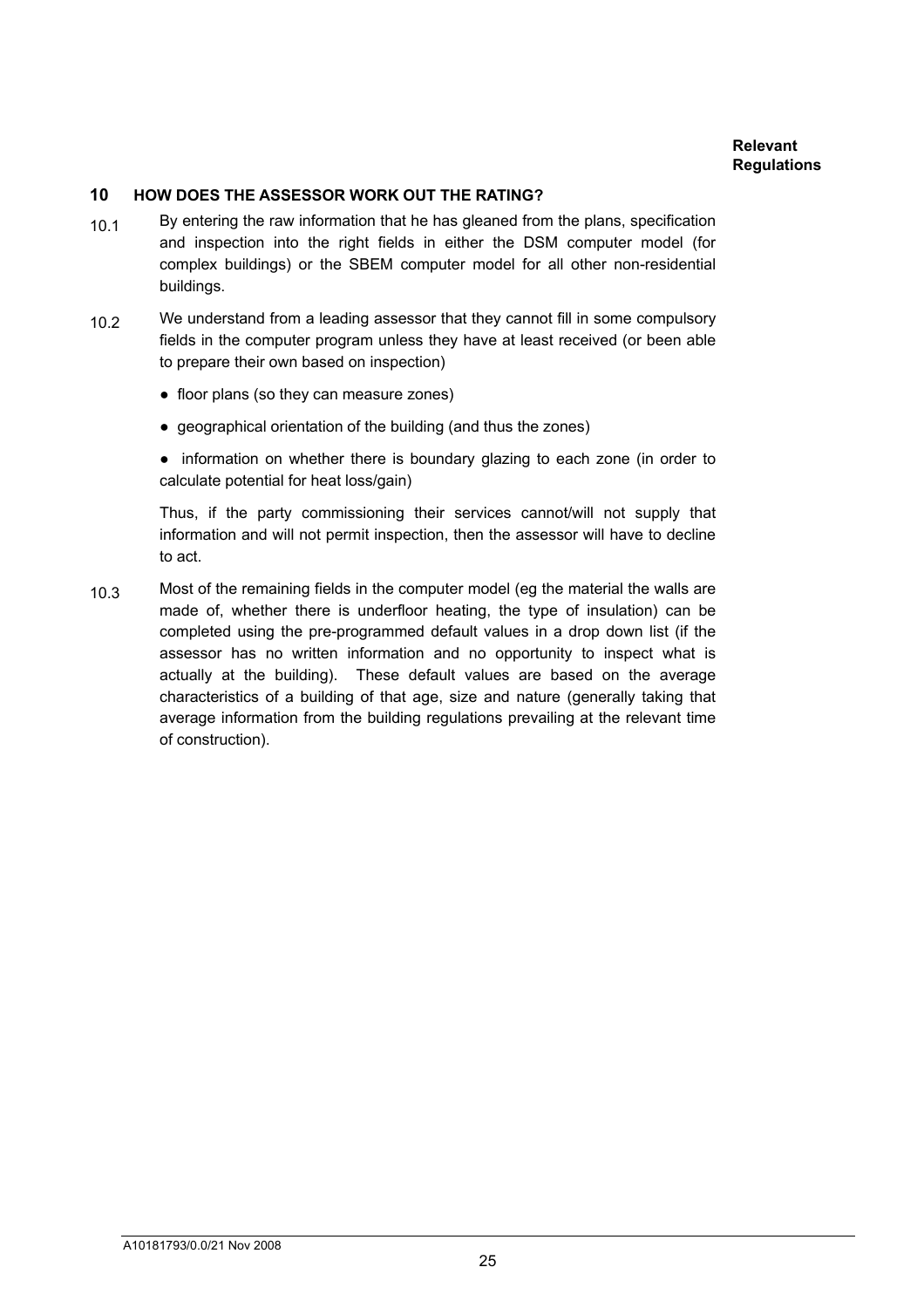26

## *Relevant* Relevant *Relevant Relevant* **Regulations**

## **11 WHAT IF YOU THINK THE RATING IS WRONG?**

- 11.1 If you think it was produced fraudulently contact the police Guidance para 6.4
- 11.2 If you think the assessor got the assessment wrong, then challenge whether the assessor did the job with reasonable care and skill (i.e. was negligent). Use the accreditation scheme's complaints procedure in the first instance. They will arrange to have an audit done of the original EPC.
- 11.3 If the building's features have changed in a way that does not (under the modification rules) require a new EPC to be provided by the person doing the construction, the owner of the building/tenant may choose to have the EPC redone in the hope of getting a better EPC rating. Doing so will invalidate any previous EPC for that building (see 6.4 for discussion of whether it invalidates any previous EPC for other parts of the building).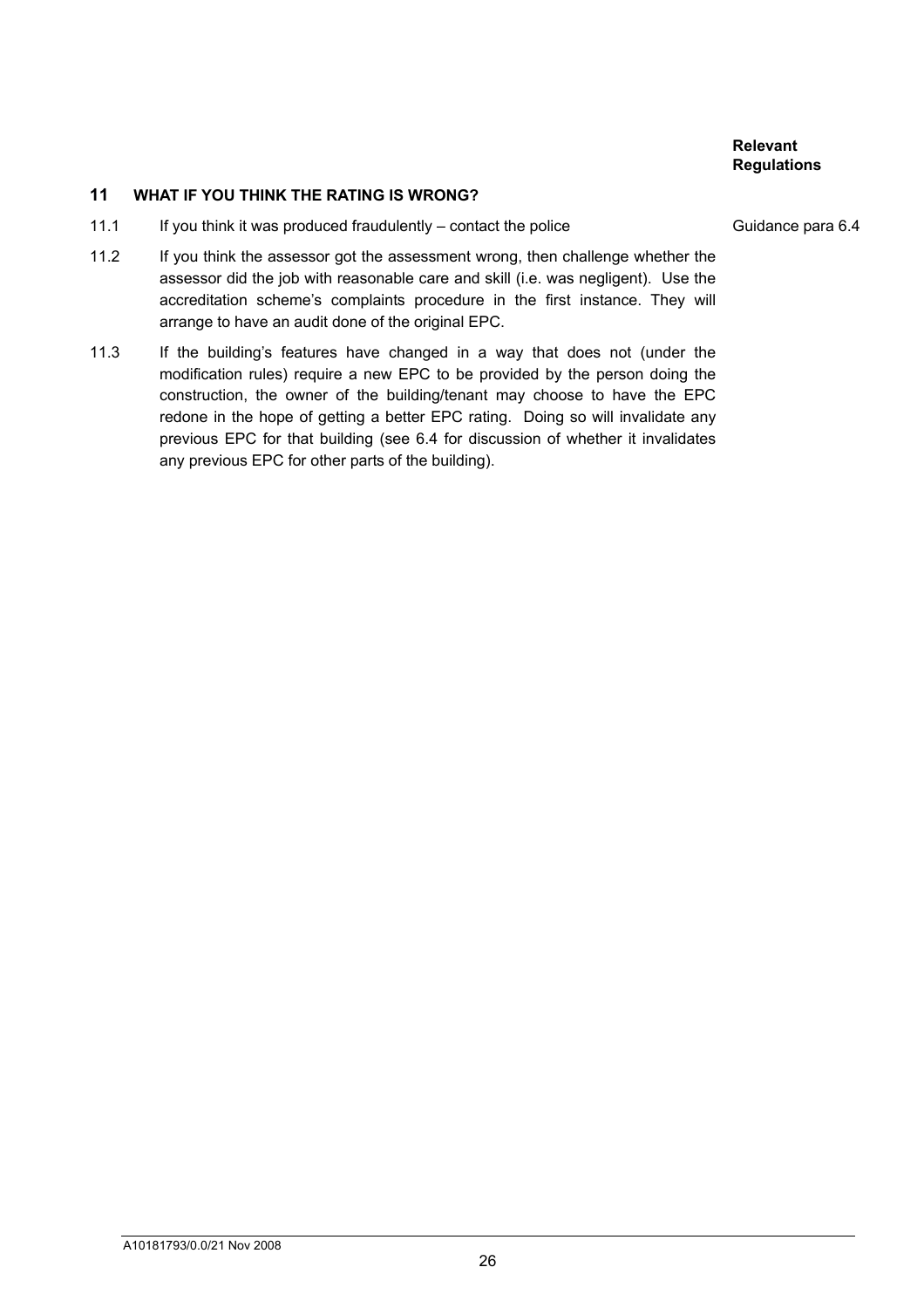|        |                                                                                                                                                                                                                                                                                                                                                                                                                                                                                                                                                                                            | <b>Relevant</b><br><b>Regulations</b>            |
|--------|--------------------------------------------------------------------------------------------------------------------------------------------------------------------------------------------------------------------------------------------------------------------------------------------------------------------------------------------------------------------------------------------------------------------------------------------------------------------------------------------------------------------------------------------------------------------------------------------|--------------------------------------------------|
| 12     | <b>HOW DO YOU FIND AN EPC THAT HAS BEEN DONE ALREADY?</b>                                                                                                                                                                                                                                                                                                                                                                                                                                                                                                                                  |                                                  |
| 12.1   | Look on the register. There is one central register for all EPCs regardless of<br>which accreditation scheme the assessor belonged to. That register is<br>maintained by Landmark.                                                                                                                                                                                                                                                                                                                                                                                                         |                                                  |
| 12.2   | Search by unique report reference number. Anyone who requests a<br>document from the register using its reference number will be given it, and also<br>details of any document of the same kind relating to the same building/part of<br>building issued in the last 10 years (in case this has invalidated the one<br>requested by number).                                                                                                                                                                                                                                               | Reg 34(1) and<br>34(2)                           |
|        | A seller/assignor/new landlord may not have the unique ref number of previous<br>EPCs done for the building, either because they never knew them (e.g. because<br>they were done by the superior landlord, or by their predecessor in title) or<br>because, even though they commissioned a previous report, they have since<br>lost the details.                                                                                                                                                                                                                                          |                                                  |
| 12.3   | Search by Property Address (possible for non-dwellings only). For non-<br>dwellings it is possible to search the EPC register by property name. Here the<br>register keeper will disclose whether there is an EPC for the property, and the<br>date that it was issued, but will not disclose its unique reference number. The<br>seller/assignor/new landlord will then have to find out the number somehow in<br>order to request a copy of the EPC (in order to use it for their transaction). If<br>they cannot obtain the reference number they will have to commission a new<br>EPC. | Reg 34A as<br>introduced by SI<br>2008 No 2363   |
| 12.4   | The keeper of the Register can only supply copies of EPC's/underlying<br>data to a restricted list of people.<br>In addition to giving information to those who quote the unique reference number<br>(12.2) or (for non-dwellings) the property address (12.3), the keeper of the<br>Register may disclose an EPC (and the Recommendations Report and/or data<br>collected for the purpose of preparing either document) to the following people<br>only. Anything else is an offence which can lead to a fine.                                                                            | Regs 34-37 (as<br>amended by SI<br>2008 No 2363) |
| 12.4.1 | The accreditation scheme operator whose scheme accredited the energy<br>assessor who prepared the EPC that is to be disclosed                                                                                                                                                                                                                                                                                                                                                                                                                                                              | <b>Reg 35</b>                                    |
| 12.4.2 | (for dwellings only) an energy assessor who is assessing that dwelling or has<br>been commissioned by the owner/tenant to do something for it in relation to that<br>dwelling                                                                                                                                                                                                                                                                                                                                                                                                              | Reg 35A                                          |
| 12.4.3 | (for dwellings only) to the Energy Savings Trust on an anonymous basis so that<br>they can mass mail homeowners with details of the financial support available to<br>them to improve their home's energy performance or for statistical research                                                                                                                                                                                                                                                                                                                                          | Reg 35B                                          |
| 12.4.4 | the local authority/enforcement officers                                                                                                                                                                                                                                                                                                                                                                                                                                                                                                                                                   | Reg 36 and 36A                                   |
| 12.4.5 | the Secretary of State (on an anonymous basis) for statistical or research<br>purposes                                                                                                                                                                                                                                                                                                                                                                                                                                                                                                     | <b>Reg 37</b>                                    |
| 12.5   | Limited disclosure by third parties of EPCs. Anyone other than the owner or<br>tenant of the building concerned (who is free to give copies of EPCs, reports and                                                                                                                                                                                                                                                                                                                                                                                                                           | Reg 14 as<br>amended by SI                       |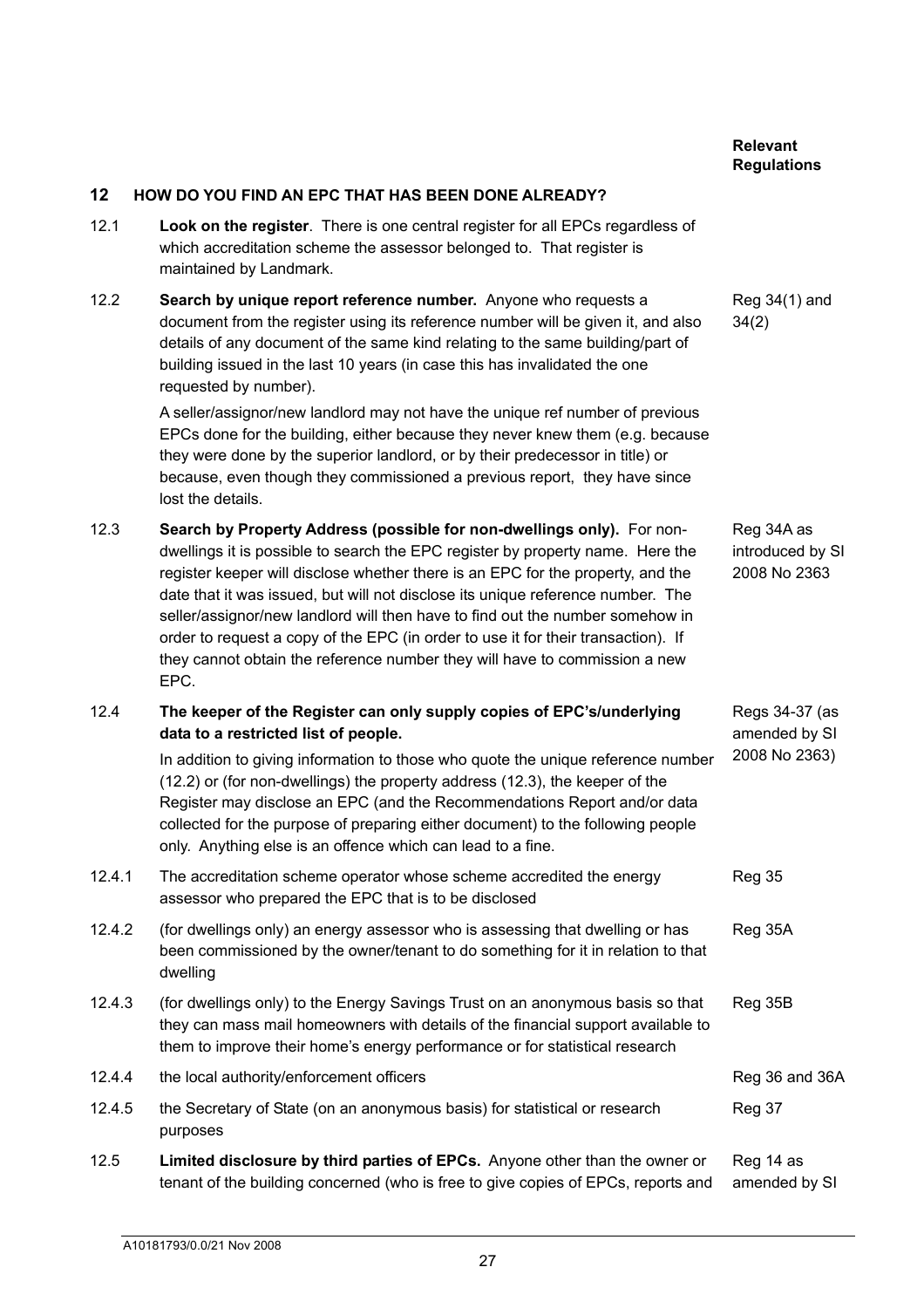data to anyone) can only disclose those documents and data for limited purposes. Disclosure outside these restrictions is an offence. Disclosure is permitted where necessary to comply with the duty to provide an EPC, to the same range of people and purposes as outlined in 12.5, where disclosure is required by enforcement officers, and if it is needed to prevent crime.

12.6 **Will supporting data go on the register too?** Yes, but we are not sure how much data (see 4.5)

> *We will have to wait and see what the practice is for commercial EPCs whose details are entered on the central register and whether this is done by submission of a computer data file recording the data that was plugged into the program which produced the EPC rating, or by submission to the register of copies of the documents and plans that the assessor was looking at when deciding what data to enter into that computer program (the latter is unlikely). Whichever it is, the ability to get a copy of it from the register will make later updating of the EPC much easier.*

12.7 **Getting supporting data from the seller/landlord/assignor.** To bolster what may be filed on the register, where an EPC has been done by the seller, it may be sensible to add a contractual obligation in the sale contract whereby the seller agrees to provide the data/plans/specifications to the buyer if asked. It would not be possible to rely on Reg 50 in this case, because following completion the seller has no continuing interest in, or occupation of the building, so is not obliged to cooperate.

> Where it is a leasehold situation, it may be enough to rely on Reg 50 to ask the tenant/landlord to supply the data which underpin its EPC. However, since it is not clear how far the duty of cooperation requires people to go, it may be better to put an express covenant in the lease (either by tenant or landlord or both) to provide the data/plans/specifications which underpin its EPC. However, neither Reg 50 nor a contractual promise will work if the party you seek cooperation from does not actually have the data because their energy assessor never gave such data to them.

*Relevant* Relevant *Relevant Relevant* **Regulations**  2008 No 2363

Reg 31(2)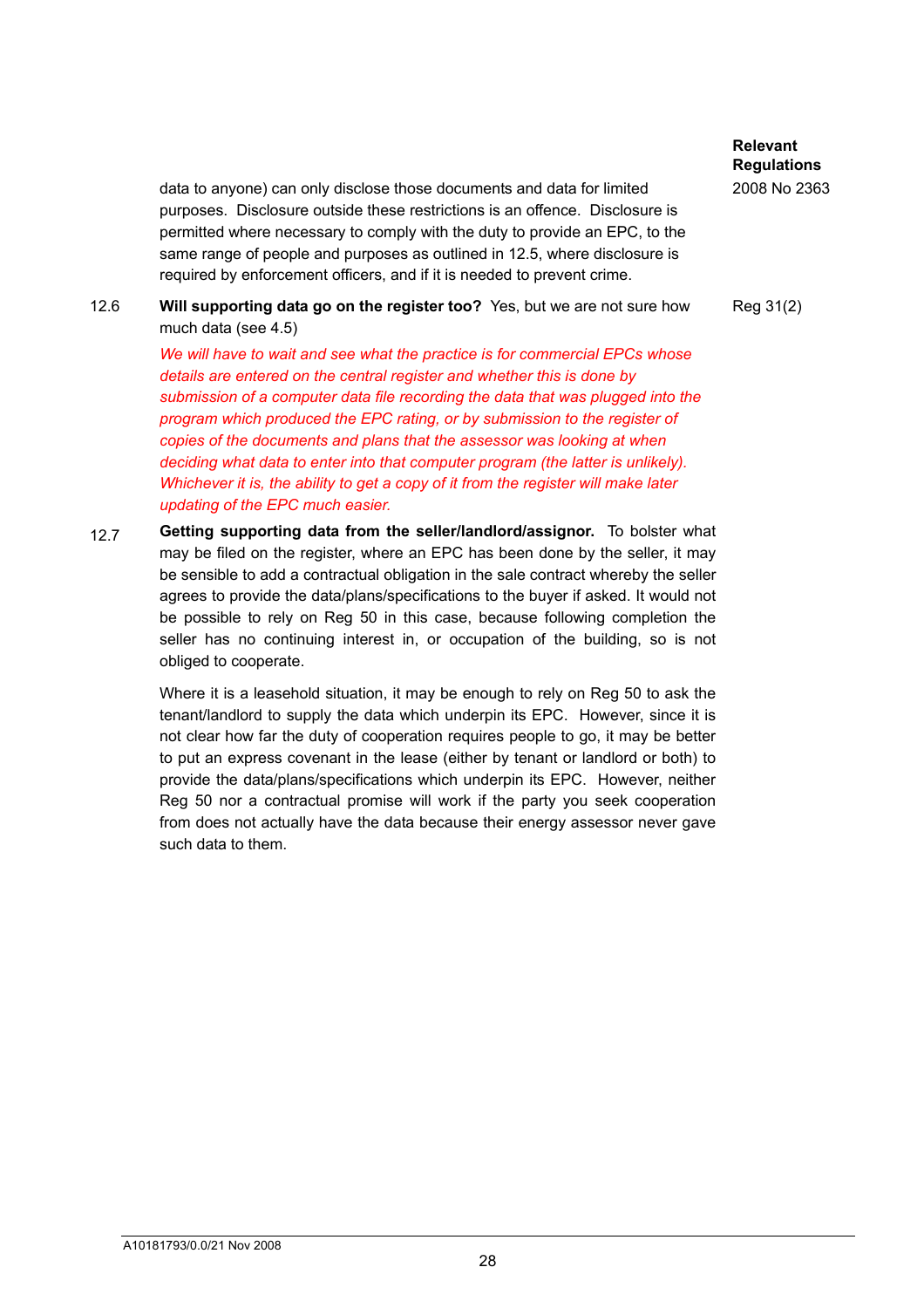2(2)

Reg 16(1)

Guidance Para 1.4

### **13 HOW DOES A DEC DIFFER FROM AN EPC AND WHEN IS IT NEEDED?**

13.1 **A DEC shows the operational rating** for the premises in the previous twelve months and (where practicable) the two years before that, and (where an EPC has been obtained) the asset rating. The operational rating need not be shown in any DEC that is displayed by a new occupier of the building who has occupied for less than 15 months. Reg 17(1) Reg 18

The assessor will look at the consumption of energy over a 12 month period as well as the size, use and fabric of the building and the types of heating and ventilation equipment. Attached to the DEC will be an advisory report, which remains valid for 7 years. Reg15

## 13.2 **DECs are not required to be produced until 1st October 2008.** 2007 SI 3302 para

13.3 **DECs will initially be needed only for buildings** *with total useful floor area over 1000m2* **which are occupied by public authorities OR by institutions providing public services to a large number of people and regularly visited by those people.** Rumour has it that all NHS buildings have been given special exemption from the DEC regime.

#### *The Regs are phrased badly, and it can be argued that*

*- a DEC is needed only where the building is occupied BOTH by a public authority and an institution providing public services, which would cut down the number of properties affected. Whilst arguable on the pure wording of the Rules this would be completely out of step with the Directive, so is probably wrong.* 

*- a DEC is required for buildings occupied by public authorities ONLY if they are regularly visited by the public. This requires a very strained use of English grammar and syntax and is again probably wrong.*

- 13.4 A **DEC is only required for the parts of the building occupied by the public authority or institution** (not the whole building).
- 13.5 A **DEC is to be produced by the occupier.** The typical tenant's covenant to comply with statute should pick up the obligation to provide a DEC.
- 13.6 **DECs are to be displayed in a public place at all times.** The need to have one is not just triggered by a prospective sale or lease, nor by construction/ modification. The accompanying advisory report need NOT be displayed. Reg 16(2)(b)
- 13.7 **A DEC is valid only for 12 months** so will need to be renewed annually. Reg 16(3)
- 13.8 **You still need an EPC** if there is a sale/letting/construction/modification (in addition to the DEC)
- 13.9 **The likelihood is that this DEC regime will be extended** to all buildings of the relevant size and public use, regardless of who is the occupier.
- 13.10 **There is no compulsion to act** on the advisory report issued with a DEC.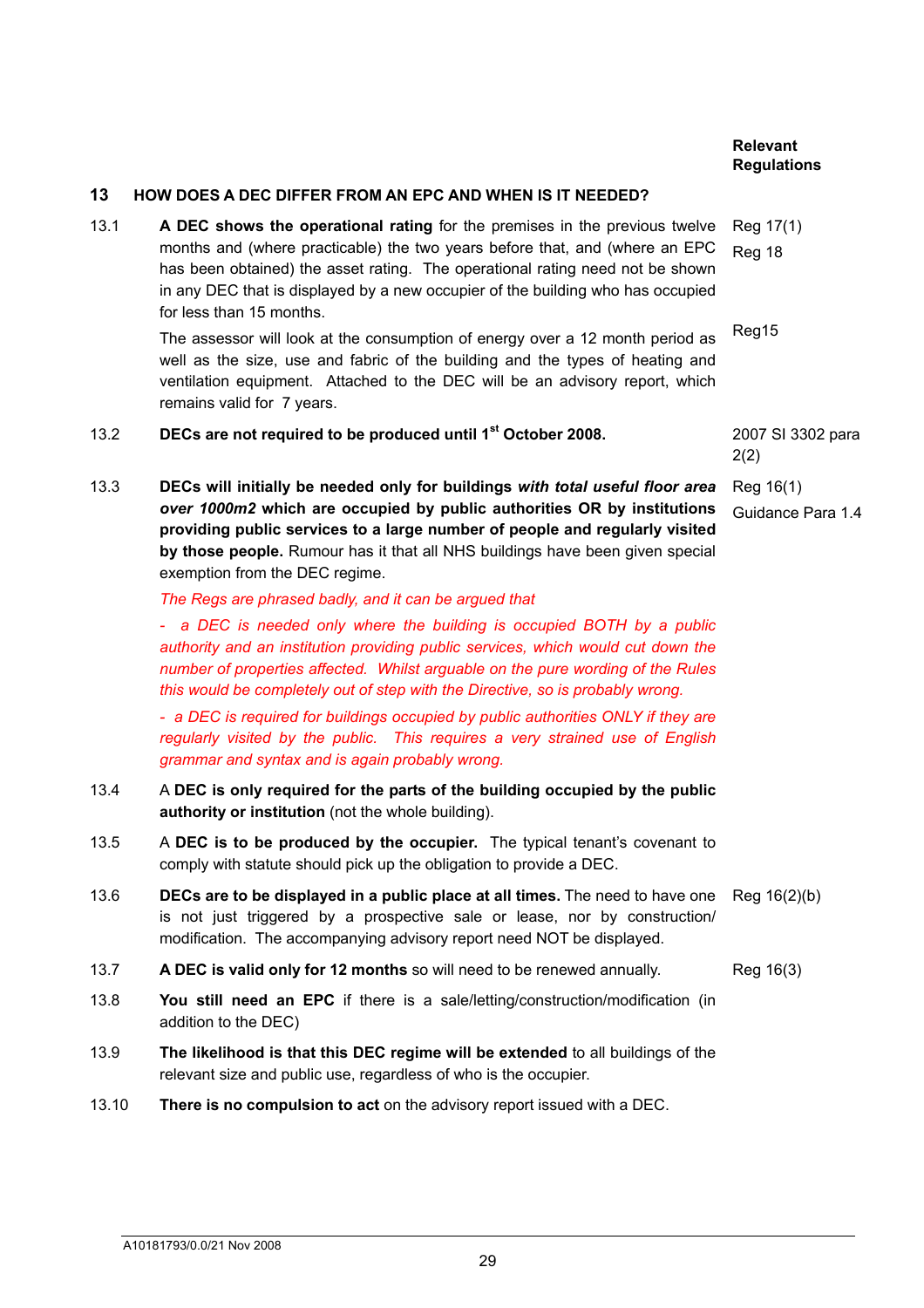#### **14 WHAT IS THE ENFORCEMENT REGIME FOR EPCS?**

## 14.1 **Failure to provide an EPC**

| Trading Standards are responsible for enforcement of the obligation to provide a<br>valid EPC prior to sale or rental. Up to 6 months after expiry of the period in<br>which it should initially have been produced they can ask the seller/prospective<br>landlord to produce a copy of the EPC and recommendations report for<br>inspection.                                                                                                                            | Reg 39(4)                            |
|---------------------------------------------------------------------------------------------------------------------------------------------------------------------------------------------------------------------------------------------------------------------------------------------------------------------------------------------------------------------------------------------------------------------------------------------------------------------------|--------------------------------------|
| If an EPC exists but a copy is not supplied to Trading Standards within 7 days<br>(not long) of such request, there is a fixed fine of £200 UNLESS the person so<br>requested to produce the copy has a reasonable excuse for not complying with<br>the request (e.g. the 7 days ran over a holiday period, or he was off work sick).                                                                                                                                     | Reg 43(1)(e)                         |
| If no EPC was produced under Reg 5, or the copy of it is not produced within 7<br>days of request without reasonable excuse, then a penalty notice can be issued,<br>as long as this is done within the same 6 month period. The penalty notice must<br>be withdrawn if the recipient can demonstrate that he took all reasonable steps<br>and exercised all due diligence to avoid breaking his duty to make an EPC<br>available or in the circumstances outlined in 3.6 | Reg 40(1)<br>Reg 40(7)               |
| If the penalty notice is upheld, then the recipient has to pay a fine equal to 12.5%<br>of the rateable value of the property (from a minimum of £500 up to a maximum<br>of £5000). If there is no rateable value then the fine is £750.                                                                                                                                                                                                                                  | Reg 43(1)(a)(ii)<br>Reg 43(2)(d)(ii) |
| There is a period of 28 days to pay the fine.                                                                                                                                                                                                                                                                                                                                                                                                                             | Reg 44                               |
| It is possible to appeal against a confirmed penalty notice.                                                                                                                                                                                                                                                                                                                                                                                                              | <b>Reg 45</b>                        |

## 14.2 **Are multiple fines possible?**

Arguably if no EPC is commissioned despite the enforcement action Trading Standards can levy another penalty notice and another fine up to £5000 and this can be repeated as often as needed until an EPC is provided. The legislation is unclear. So paying £5000 is not yet a reliable alternative to commissioning an EPC. *If it is correct that the seller must produce an EPC in accordance with the penalty notice, or face the risk of repeated fines, this will raise some awkward questions where, by the time the enforcement action is taken successfully, the seller has parted with the property and the documents that go with it, so will not be able to give the assessor access to the building, or information in order to produce a certificate retrospectively. We are waiting to see what DCLOGs advice to Trading Standards officers on this point will be.*

## 14.3 **Are Trading Standards going to enforce EPC legislation vigorously?**

Trading Standards may not be geared up (in terms of manpower or resources) to pursue contravention of the EPC legislation on a wide basis initially. Enforcement may be very patchy. However, there are suggestions that Trading Standards will in due course use the open Land Register to track deals that would have precipitated a need for an EPC. The Trading Standards Officer can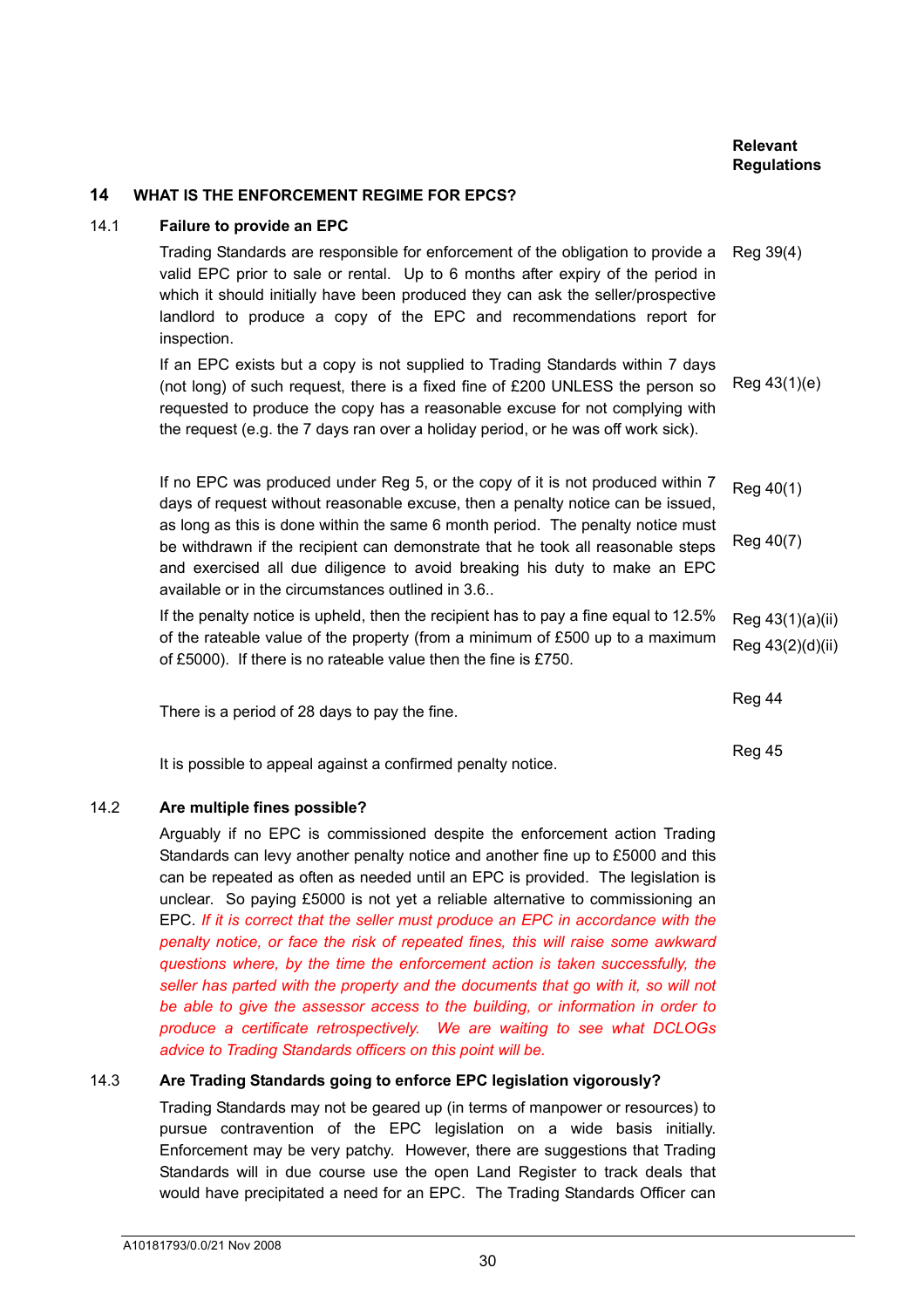issue a penalty notice "if he believes that a person has committed a breach of duty". That belief does not have to be reasonable, nor does it have to have come about due to a complaint by an aggrieved buyer/tenant/assignee/owner.

There has been a suggestion that enforcement officers may be rewarded in some way for the number of successful penalty notices issued. This would provide an incentive to go looking for failures to comply with the legislation.

In order to counter a Trading Standards Officer's allegation that no EPC was provided, sellers/landlords should keep details of the EPC they provided and recommendations report and its reference number for at least 6 months after completion of the transaction. Likewise they should keep evidence of having requested an EPC, even if it has not yet materialised.

- 14.4 **Building Control will enforce failure to provide a valid EPC on completion of construction or relevant modification** by simply refusing to give a completion certificate if evidence of supply of the EPC is lacking.
- 14.5 **Complaints about whether an EPC is of reasonable quality or sufficiently accurate** (i.e. negligence issues) should be referred to the relevant accreditation scheme for the assessor who produced it.
- 14.6 Since **failure to provide a valid EPC** when it should be provided becomes immune from challenge by Trading Standards after 6 months, where the parties have, by agreement, not supplied or received an EPC (e.g. on an intra-group transfer or on a surrender) they will be immune from enforcement if 6 months passes without a penalty notice being served.
- 14.7 **It seems extremely unlikely that a successor owner inherits the breach by his predecessor in failing to supply an EPC** e.g. new landlord buys a block and discovers the seller failed to give EPC to the new tenant to whom he granted lease 3 months earlier. Sadly the legislation is not clear on this. We would argue that the "relevant person" who should have provided the EPC was the person who was granting the lease ie the former owner, and that the enforcement action should therefore be taken against them.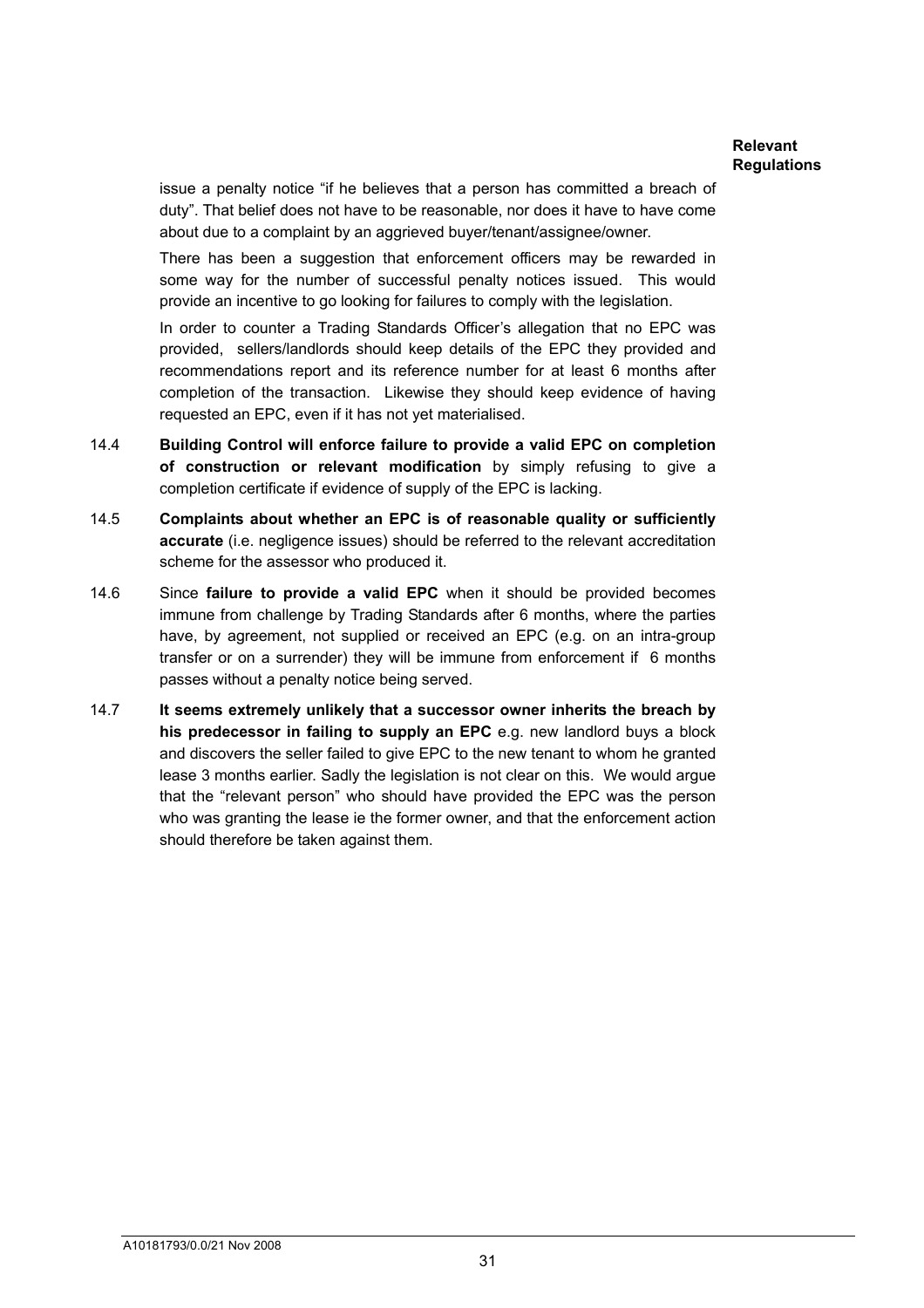#### **15 EPCS FOR MIXED USE PROPERTIES**

 The application of the Regs to mixed use properties is extremely complex and not yet fully understood. To understand how the Regs apply to mixed use properties it is necessary to understand how they apply to individual dwellings.

15.1 **For some time an EPC has been needed for a dwelling** (meaning a building or part of a building occupied or intended to be occupied as a separate dwelling (and includes one that is being or is to be constructed)) **if a Home Information Pack (HIP) is required on the sale of the dwelling** as an EPC is one of the mandatory contents of a HIP. Part 5 Housing Act 2004

Where any dwelling is marketed for sale (other than in the circumstances set out in 15.3), it is necessary to prepare a HIP (unless marketing started before the relevant date on which HIPs became necessary for that category of dwelling (according to the number of bedrooms)). Until 1 June 2008 there was a derogation in place that allowed marketing to start so long as a HIP had been ordered (i.e. it did not actually need to have been obtained).

15.2 Sales of new dwellings built to the most recent Building Regulations (Regulation 17C, Part L 2006) were exempt from the requirement for a HIP until 6 April 2008. Any new dwellings put on the market on or after that date required a HIP. In addition if completion of the *construction* of such a dwelling takes place on or after 6 April 2008, an EPC must be prepared under the Regs whether or not a HIP is required.

## 15.3 **Until 30 September 2008 certain transactions were exempt from the requirement for a HIP, including:**

- properties being sold without vacant possession
- non-residential property
- residential property being sold for non-residential use
- holiday accommodation
- residential property being sold together with non-residential property where the seller makes it clear that the residential property will not be sold separately
- portfolio of residential properties where the seller makes it clear that properties will not be sold individually
- residential property that is unsafe for occupation
- property due for demolition
- residential property that is sold without being marketed
- residential property that is being let at a market rent (not a lease granted at a premium)

**From 1 October 2008**, an EPC will be needed on sale in all the above circumstances and for all lettings of dwellings even though a HIP is not required. The only exception is property due for demolition where an EPC will never be required so long as the relevant tests are satisfied.

15.4 **Where a building comprises more than one dwelling (e.g. a block of flats), a**  Guidance Para

**t EPC ill b i d f h d lli** N EPC ill b d d f

Information Pack (Amendment) Regulations 2007 The Housing Act 2004 (Commencement No 11) (England & Wales) Order, Reg 8 and Sched 2 Reg 5 of HIP Regs

The Home

Guidance Pg 11

421 dE la 1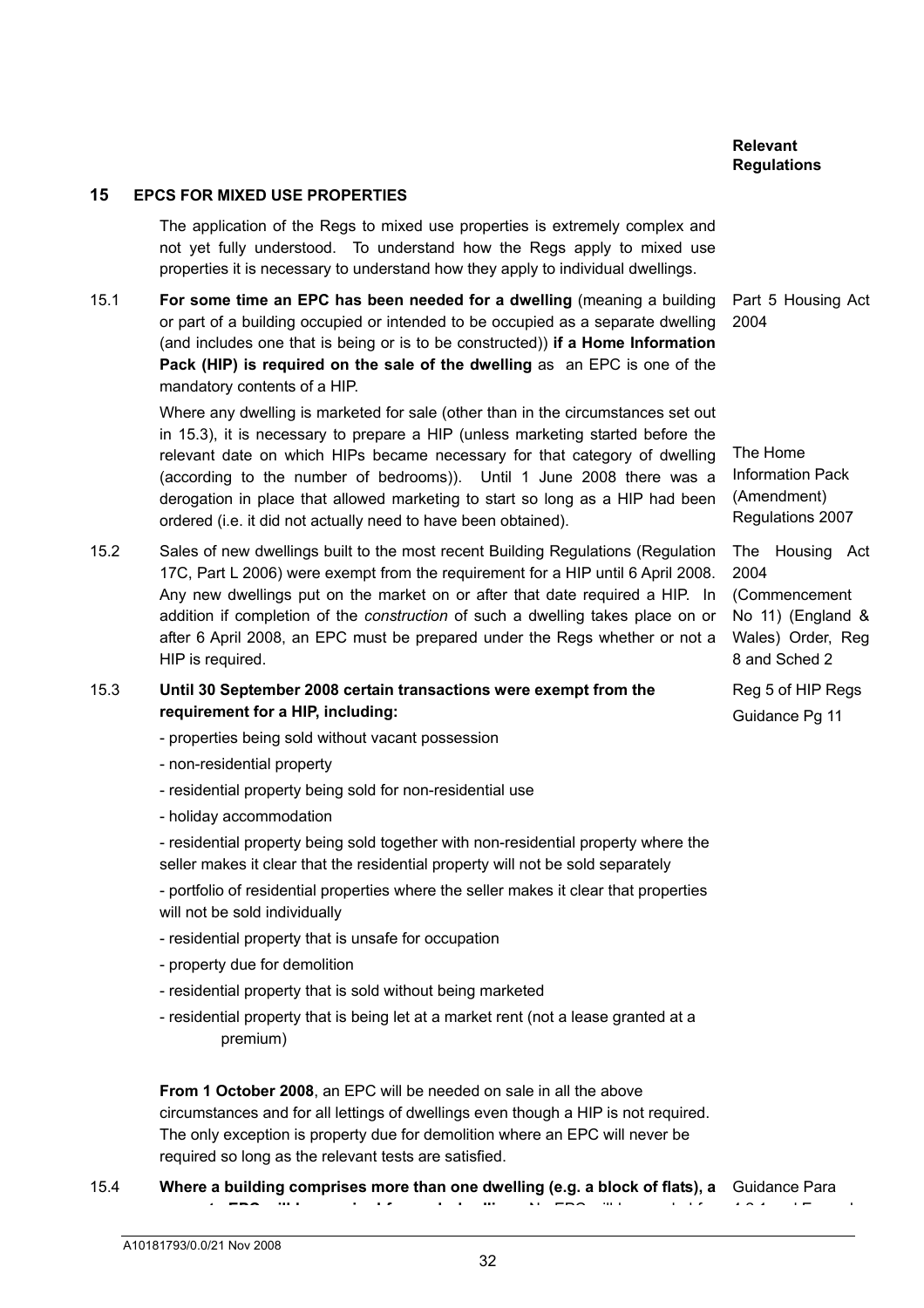|      | separate EPC will be required for each dwelling. No EPC will be needed for<br>any common parts.                                                                                                                                                                                                                                                   | <b>Relevant</b><br><b>Regulations</b><br>4.2.1 and Example<br>A3 |
|------|---------------------------------------------------------------------------------------------------------------------------------------------------------------------------------------------------------------------------------------------------------------------------------------------------------------------------------------------------|------------------------------------------------------------------|
| 15.5 | Where a building comprises both residential and non-residential property<br>each accessed separately. A separate EPC will be required for each dwelling,<br>and the owner has a choice whether the non-residential property is dealt with by<br>one EPC for the whole of the remainder of the building or by separate EPCs for<br>each unit.      | Reg 11(8)<br>Guidance Para 4.2                                   |
| 15.6 | Exceptionally, where a building comprises both residential and non- Guidance Para<br>residential property and access to the residential part is through the non- 4.2.1 and Example<br>residential part (e.g. living accommodation above, and accessed through, a A4<br>ground floor shop), the requirement for a separate EPC for the residential |                                                                  |

**part does not apply.**